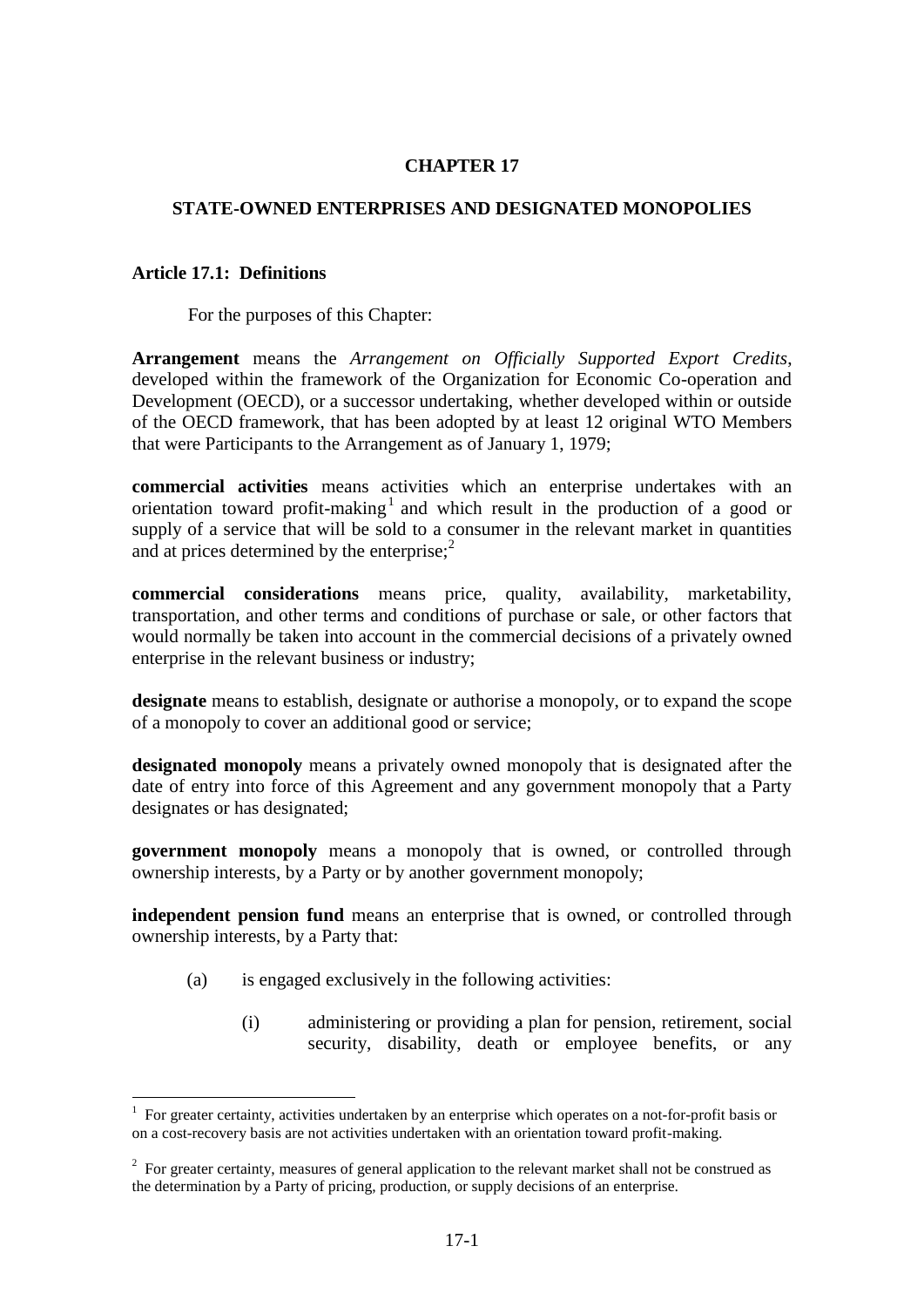combination thereof solely for the benefit of natural persons who are contributors to such a plan and their beneficiaries; or

- (ii) investing the assets of these plans;
- (b) has a fiduciary duty to the natural persons referred to in subparagraph  $(a)(i)$ ; and
- $(c)$  is free from investment direction from the government of the Party;<sup>3</sup>

**market** means the geographical and commercial market for a good or service;

**monopoly** means an entity, including a consortium or government agency, that in any relevant market in the territory of a Party is designated as the sole provider or purchaser of a good or service, but does not include an entity that has been granted an exclusive intellectual property right solely by reason of the grant;

**non-commercial assistance**<sup>4</sup> means assistance to a state-owned enterprise by virtue of that state-owned enterprise's government ownership or control, where:

- (a) "assistance" means:
	- (i) direct transfers of funds or potential direct transfers of funds or liabilities, such as:
		- (A) grants or debt forgiveness;
		- (B) loans, loan guarantees or other types of financing on terms more favourable than those commercially available to that enterprise; or
		- (C) equity capital inconsistent with the usual investment practice, including for the provision of risk capital, of private investors; or

<sup>&</sup>lt;u>.</u>  $3$  Investment direction from the government of a Party: (a) does not include general guidance with respect to risk management and asset allocation that is not inconsistent with usual investment practices; and (b) is not demonstrated, alone, by the presence of government officials on the enterprise's board of directors or investment panel.

<sup>&</sup>lt;sup>4</sup> For greater certainty, non-commercial assistance does not include: (a) intra-group transactions within a corporate group including state-owned enterprises, for example, between the parent and subsidiaries of the group, or among the group's subsidiaries, when normal business practices require reporting the financial position of the group excluding these intra-group transactions; (b) other transactions between state-owned enterprises that are consistent with the usual practices of privately owned enterprises in arm's length transactions; or (c) a Party's transfer of funds, collected from contributors to a plan for pension, retirement, social security, disability, death or employee benefits, or any combination thereof, to an independent pension fund for investment on behalf of the contributors and their beneficiaries.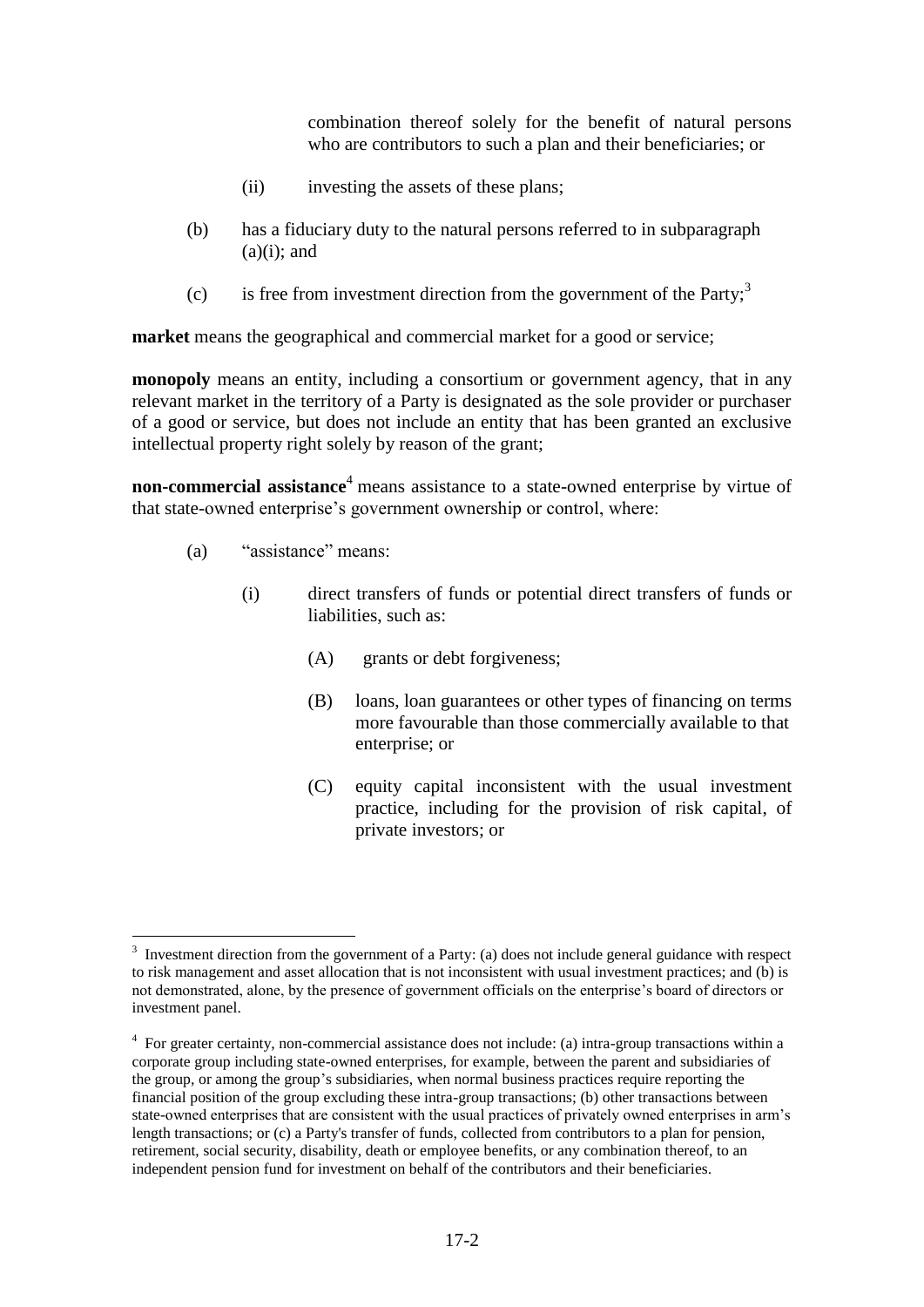- (ii) goods or services other than general infrastructure on terms more favourable than those commercially available to that enterprise;
- (b) "by virtue of that state-owned enterprise's government ownership or control"<sup>5</sup> means that the Party or any of the Party's state enterprises or state-owned enterprises:
	- (i) explicitly limits access to the assistance to the Party's stateowned enterprises;
	- (ii) provides assistance which is predominately used by the Party's state-owned enterprises;
	- (iii) provides a disproportionately large amount of the assistance to the Party's state-owned enterprises; or
	- (iv) otherwise favours the Party's state-owned enterprises through the use of its discretion in the provision of assistance;

**public service mandate** means a government mandate pursuant to which a state-owned enterprise makes available a service, directly or indirectly, to the general public in its territory:<sup>6</sup>

**sovereign wealth fund** means an enterprise owned, or controlled through ownership interests, by a Party that:

- (a) serves solely as a special purpose investment fund or arrangement<sup>7</sup> for asset management, investment, and related activities, using financial assets of a Party; and
- (b) is a Member of the International Forum of Sovereign Wealth Funds or endorses the *Generally Accepted Principles and Practices* ("Santiago Principles") issued by the International Working Group of Sovereign Wealth Funds, October 2008, or such other principles and practices as may be agreed to by the Parties,

- (a) the distribution of goods; and
- (b) the supply of general infrastructure services.

<sup>1</sup> <sup>5</sup> In determining whether the assistance is provided "by virtue of that state-owned enterprise's government ownership or control", account shall be taken of the extent of diversification of economic activities within the territory of the Party, as well as of the length of time during which the noncommercial assistance programme has been in operation.

<sup>&</sup>lt;sup>6</sup> For greater certainty, a service to the general public includes:

 $<sup>7</sup>$  For greater certainty, the Parties understand that the word "arrangement" as an alternative to "fund"</sup> allows for a flexible interpretation of the legal arrangement through which the assets can be invested.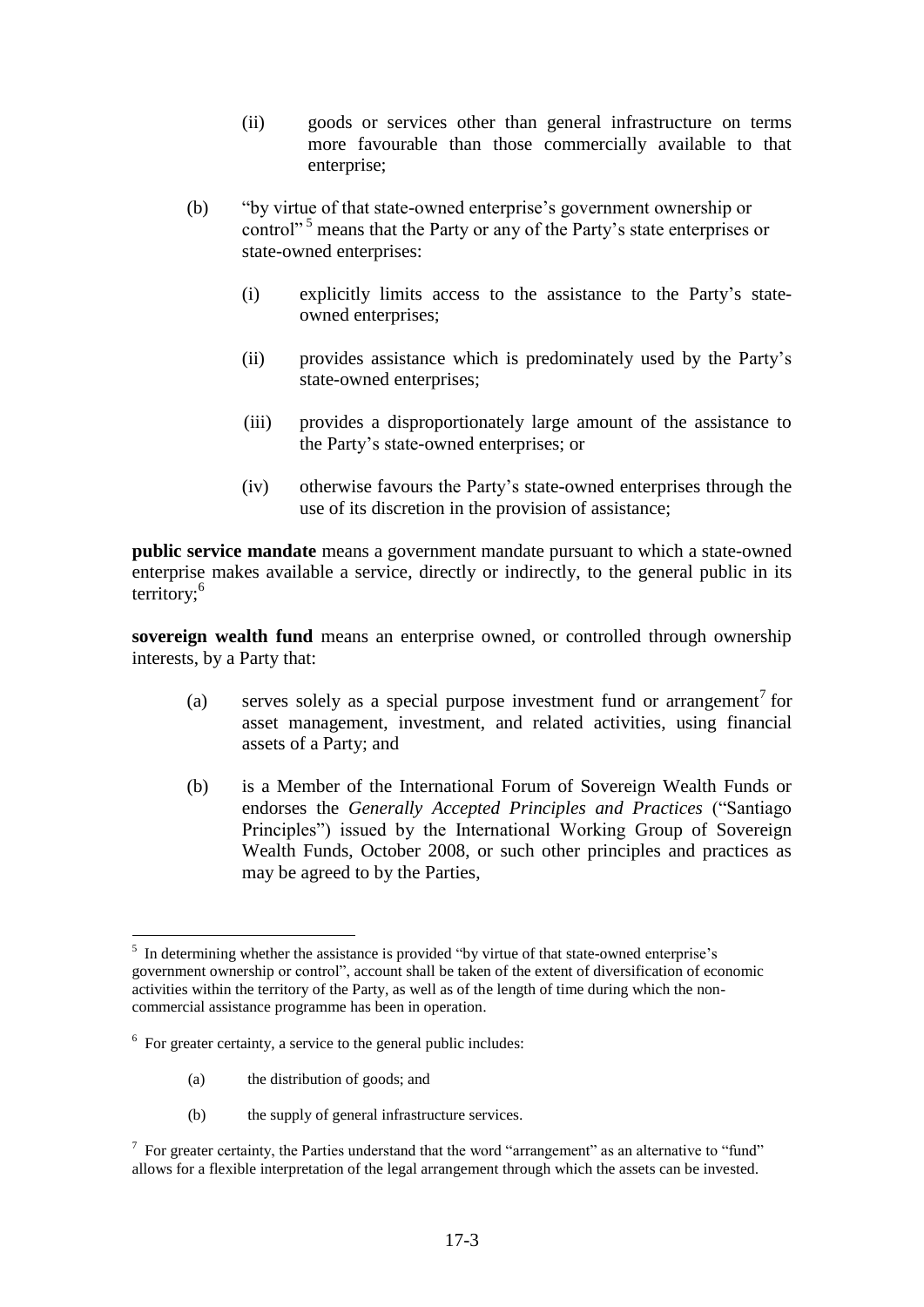and includes any special purpose vehicles established solely for such activities described in subparagraph (a) wholly owned by the enterprise, or wholly owned by the Party but managed by the enterprise; and

**state-owned enterprise** means an enterprise that is principally engaged in commercial activities in which a Party:

- (a) directly owns more than 50 per cent of the share capital;
- (b) controls, through ownership interests, the exercise of more than 50 per cent of the voting rights; or
- (c) holds the power to appoint a majority of members of the board of directors or any other equivalent management body.

# Article 17.2: Scope<sup>8</sup>

1

1. This Chapter shall apply with respect to the activities of state-owned enterprises and designated monopolies of a Party that affect trade or investment between Parties within the free trade area.<sup>9</sup>

2. Nothing in this Chapter shall prevent a central bank or monetary authority of a Party from performing regulatory or supervisory activities or conducting monetary and related credit policy and exchange rate policy.

3. Nothing in this Chapter shall prevent a financial regulatory body of a Party, including a non-governmental body, such as a securities or futures exchange or market, clearing agency, or other organisation or association, from exercising regulatory or supervisory authority over financial services suppliers.

4. Nothing in this Chapter shall prevent a Party, or one of its state enterprises or state-owned enterprises from undertaking activities for the purpose of the resolution of a failing or failed financial institution or any other failing or failed enterprise principally engaged in the supply of financial services.

5. This Chapter shall not apply with respect to a sovereign wealth fund of a Party<sup>10</sup>, except:

<sup>&</sup>lt;sup>8</sup> For the purposes of this Chapter, the terms "financial service supplier", "financial institution" and "financial services" have the same meaning as in Article 11.1 (Definitions).

<sup>&</sup>lt;sup>9</sup> This Chapter also applies with respect to the activities of state-owned enterprises of a Party that cause adverse effects in the market of a non-Party as provided in Article 17.7 (Adverse Effects).

 $10$  Malaysia shall not be subject to dispute settlement under Chapter 28 (Dispute Settlement) with respect to enterprises owned or controlled by Khazanah Nasional Berhad for a period of two years following the entry into force of this Agreement for Malaysia, in light of ongoing development of state-owned enterprise reform legislation.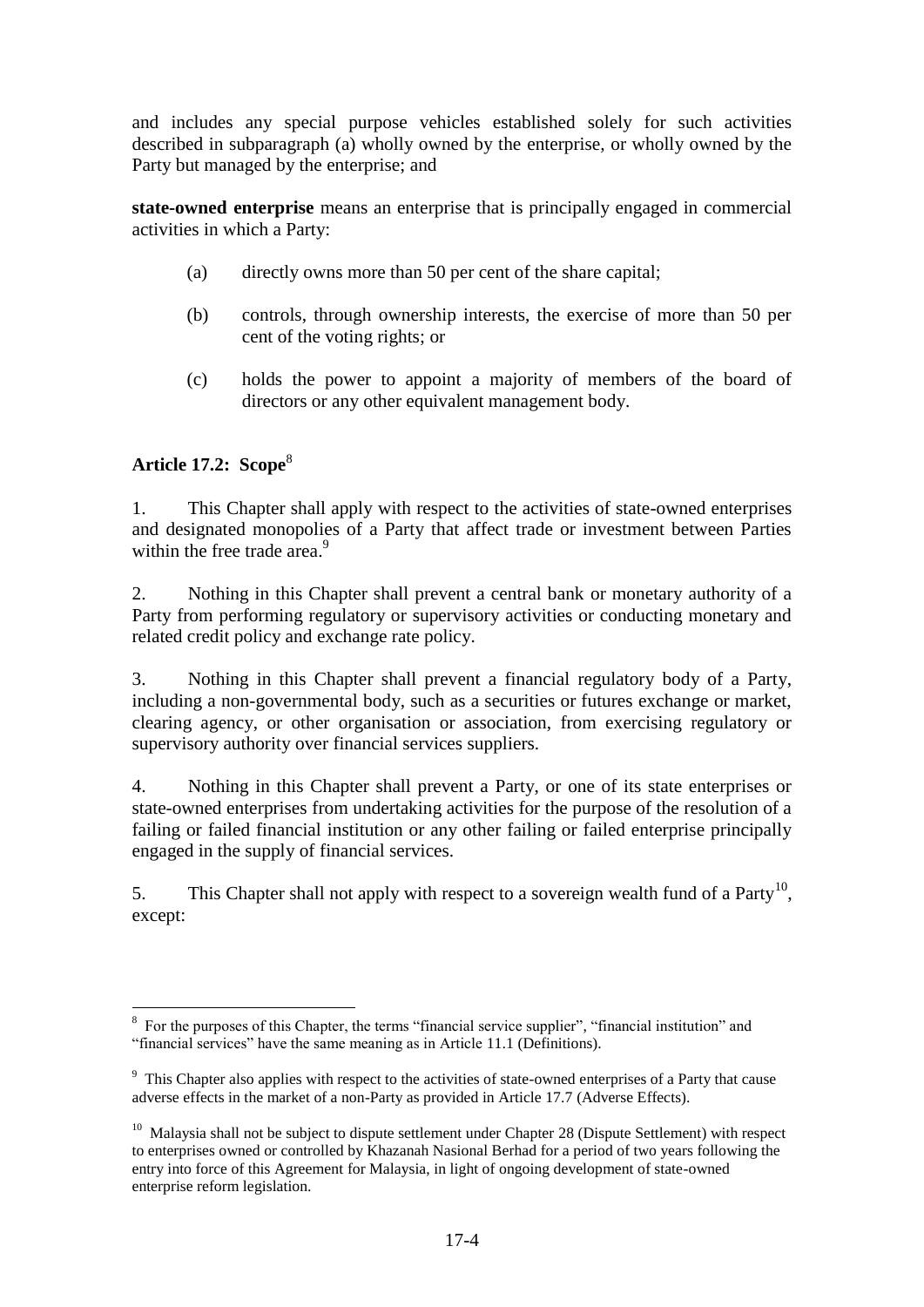- (a) Article 17.6.1 and Article 17.6.3 (Non-commercial Assistance) shall apply with respect to a Party's indirect provision of non-commercial assistance through a sovereign wealth fund; and
- (b) Article 17.6.2 (Non-commercial Assistance) shall apply with respect to a sovereign wealth fund's provision of non-commercial assistance.
- 6. This Chapter shall not apply with respect to:
	- (a) an independent pension fund of a Party; or
	- (b) an enterprise owned or controlled by an independent pension fund of a Party, except:
		- (i) Article 17.6.1 and Article 17.6.3 (Non-commercial Assistance) shall apply with respect to a Party's direct or indirect provision of non-commercial assistance to an enterprise owned or controlled by an independent pension fund; and
		- (ii) Article 17.6.1 and Article 17.6.3 (Non-commercial Assistance) shall apply with respect to a Party's indirect provision of noncommercial assistance through an enterprise owned or controlled by an independent pension fund.

7. This Chapter shall not apply to government procurement.

8. Nothing in this Chapter shall prevent a state-owned enterprise of a Party from providing goods or services exclusively to that Party for the purposes of carrying out that Party's governmental functions.

- 9. Nothing in this Chapter shall be construed to prevent a Party from:
	- (a) establishing or maintaining a state enterprise or a state-owned enterprise; or
	- (b) designating a monopoly.

1

10. Article 17.4 (Non-discriminatory Treatment and Commercial Considerations), Article 17.6 (Non-commercial Assistance) and Article 17.10 (Transparency) shall not apply to any service supplied in the exercise of governmental authority.<sup>11</sup>

11. Article 17.4.1(b), Article 17.4.1(c), Article 17.4.2(b) and Article 17.4.2(c) (Nondiscriminatory Treatment and Commercial Considerations) shall not apply to the extent that a Party's state-owned enterprise or designated monopoly makes purchases and sales of goods or services pursuant to:

 $11$  For the purposes of this paragraph, "a service supplied in the exercise of governmental authority" has the same meaning as in GATS, including the meaning in the Financial Services Annex where applicable.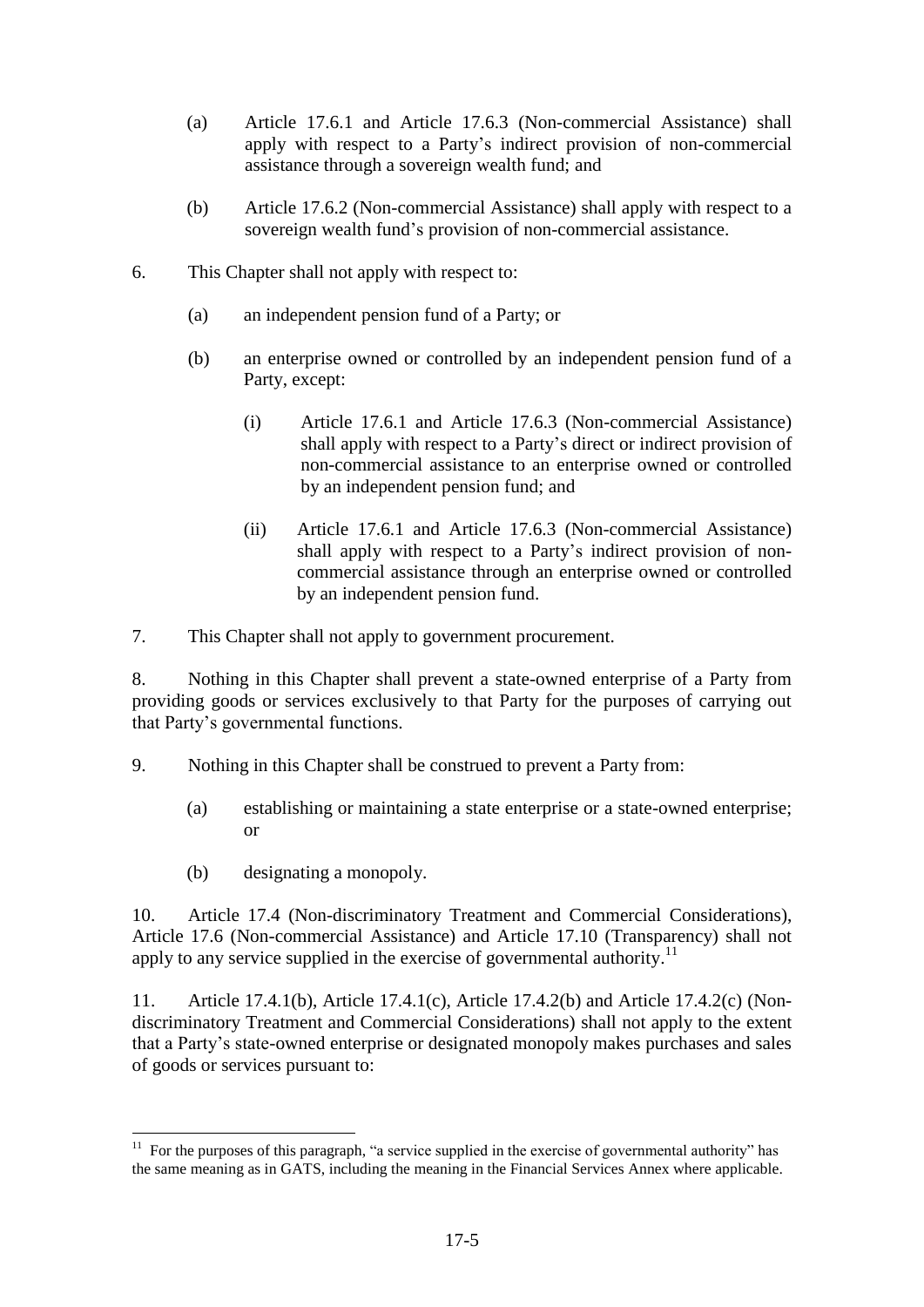- (a) any existing non-conforming measure that the Party maintains, continues, renews or amends in accordance with Article 9.12.1 (Non-Conforming Measures), Article 10.7.1 (Non-Conforming Measures) or Article 11.10.1 (Non-Conforming Measures), as set out in its Schedule to Annex I or in Section A of its Schedule to Annex III; or
- (b) any non-conforming measure that the Party adopts or maintains with respect to sectors, subsectors, or activities in accordance with Article 9.12.2 (Non-Conforming Measures), Article 10.7.2 (Non-Conforming Measures) or Article 11.10.2 (Non-Conforming Measures), as set out in its Schedule to Annex II or in Section B of its Schedule to Annex III.

# **Article 17.3: Delegated Authority**

Each Party shall ensure that when its state-owned enterprises, state enterprises and designated monopolies exercise any regulatory, administrative or other governmental authority that the Party has directed or delegated to such entities to carry out, those entities act in a manner that is not inconsistent with that Party's obligations under this Agreement.<sup>12</sup>

# **Article 17.4: Non-discriminatory Treatment and Commercial Considerations**

1. Each Party shall ensure that each of its state-owned enterprises, when engaging in commercial activities:

- (a) acts in accordance with commercial considerations in its purchase or sale of a good or service, except to fulfil any terms of its public service mandate that are not inconsistent with subparagraph  $(c)(ii)$ ;
- (b) in its purchase of a good or service:
	- (i) accords to a good or service supplied by an enterprise of another Party treatment no less favourable than it accords to a like good or a like service supplied by enterprises of the Party, of any other Party or of any non-Party; and
	- (ii) accords to a good or service supplied by an enterprise that is a covered investment in the Party's territory treatment no less favourable than it accords to a like good or a like service supplied by enterprises in the relevant market in the Party's territory that are investments of investors of the Party, of any other Party or of any non-Party; and
- (c) in its sale of a good or service:

 $12$ Examples of regulatory, administrative or other governmental authority include the power to expropriate, grant licences, approve commercial transactions, or impose quotas, fees or other charges.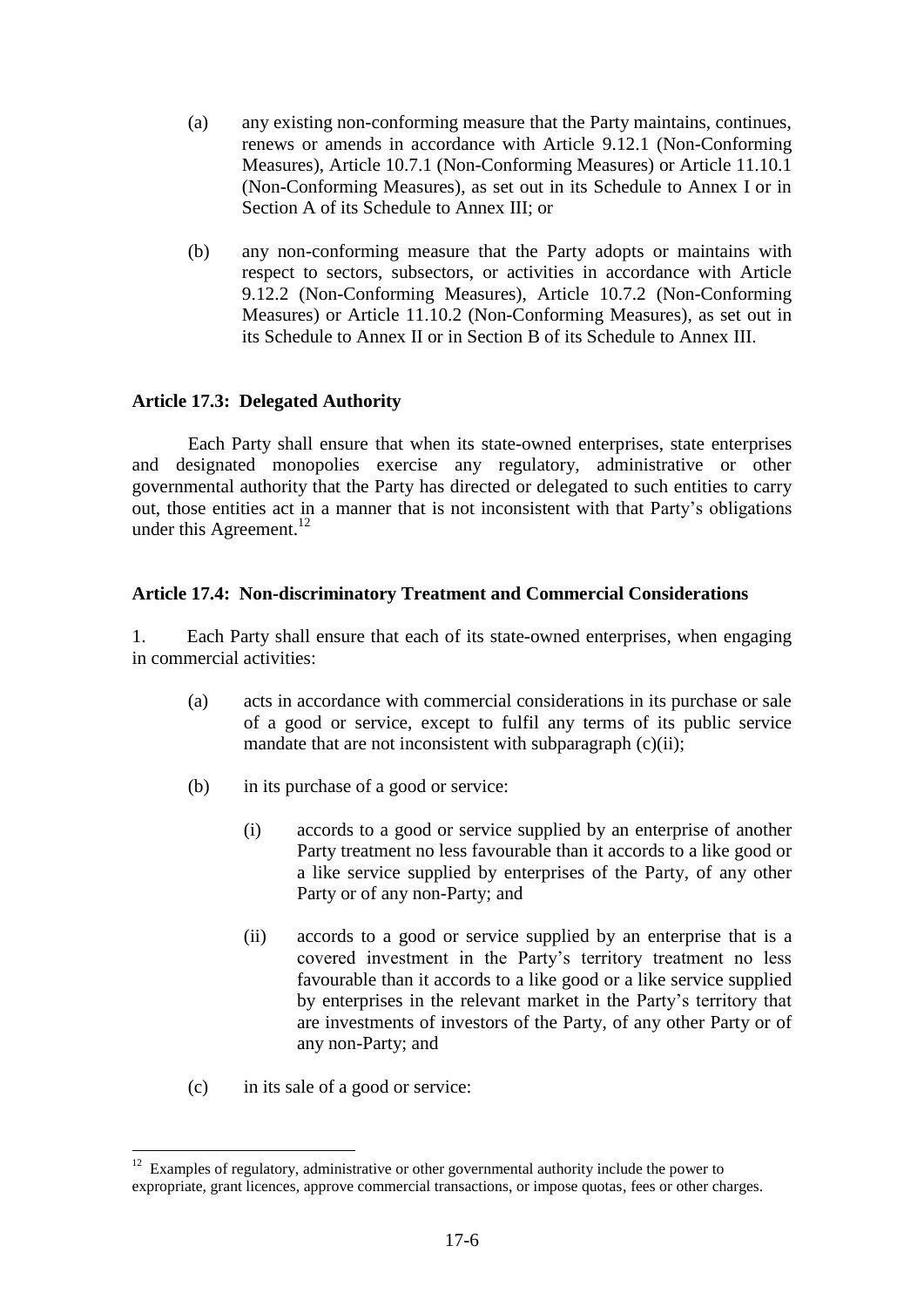- (i) accords to an enterprise of another Party treatment no less favourable than it accords to enterprises of the Party, of any other Party or of any non-Party; and
- (ii) accords to an enterprise that is a covered investment in the Party's territory treatment no less favourable than it accords to enterprises in the relevant market in the Party's territory that are investments of investors of the Party, of any other Party or of any non-Party.<sup>13</sup>
- 2. Each Party shall ensure that each of its designated monopolies:
	- (a) acts in accordance with commercial considerations in its purchase or sale of the monopoly good or service in the relevant market, except to fulfil any terms of its designation that are not inconsistent with subparagraph (b), (c) or (d);
	- (b) in its purchase of the monopoly good or service:
		- (i) accords to a good or service supplied by an enterprise of another Party treatment no less favourable than it accords to a like good or a like service supplied by enterprises of the Party, of any other Party or of any non-Party; and
		- (ii) accords to a good or service supplied by an enterprise that is a covered investment in the Party's territory treatment no less favourable than it accords to a like good or a like service supplied by enterprises in the relevant market in the Party's territory that are investments of investors of the Party, of any other Party or of any non-Party; and
	- (c) in its sale of the monopoly good or service:

1

- (i) accords to an enterprise of another Party treatment no less favourable than it accords to enterprises of the Party, of any other Party or of any non-Party; and
- (ii) accords to an enterprise that is a covered investment in the Party's territory treatment no less favourable than it accords to enterprises in the relevant market in the Party's territory that are investments of investors of the Party, of any other Party or of any non-Party; and
- (d) does not use its monopoly position to engage in, either directly or indirectly, including through its dealings with its parent, subsidiaries or other entities the Party or the designated monopoly owns,

<sup>&</sup>lt;sup>13</sup> Article 17.4.1 (Non-discriminatory Treatment and Commercial Considerations) shall not apply with respect to the purchase or sale of shares, stock or other forms of equity by a state-owned enterprise as a means of its equity participation in another enterprise.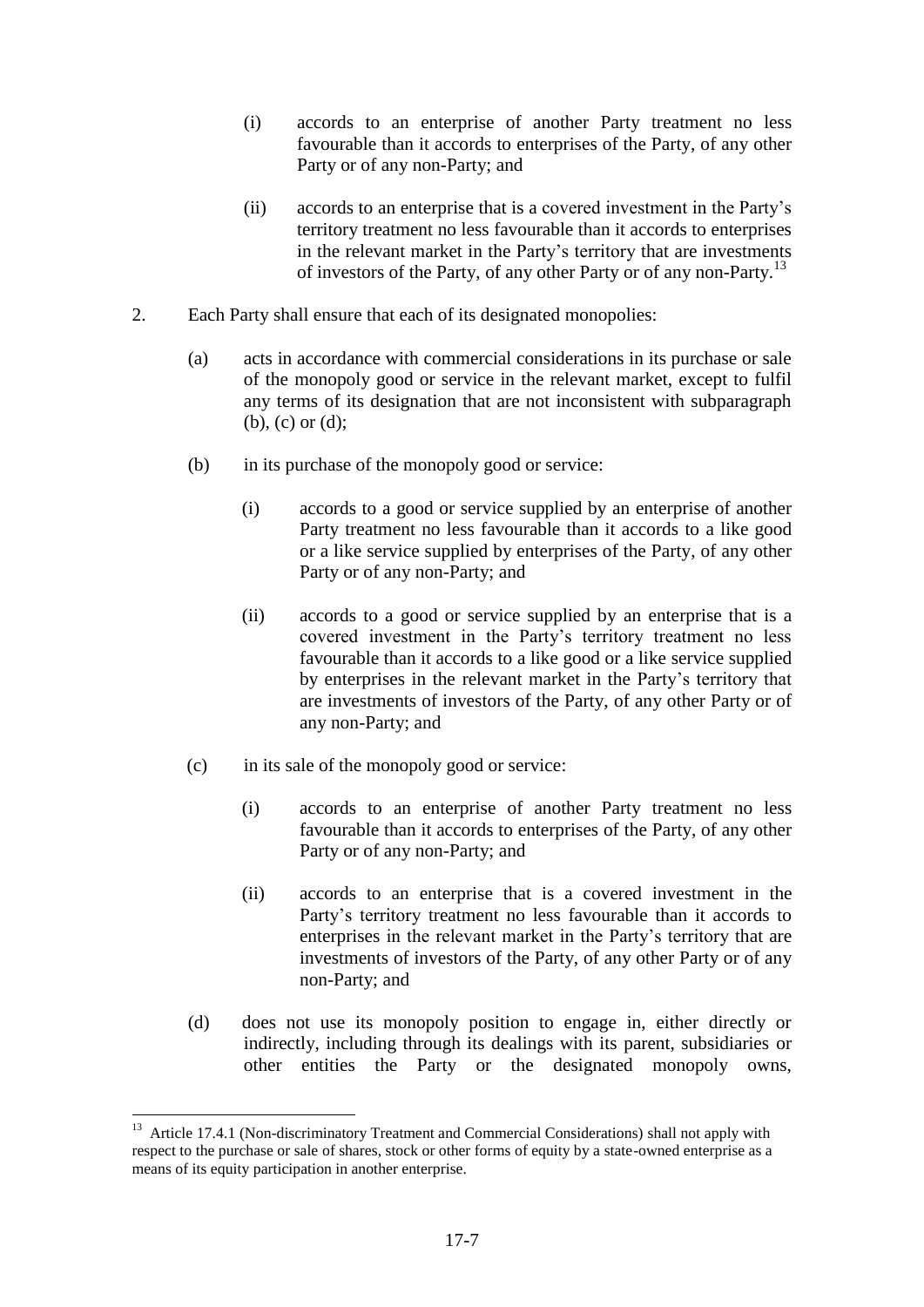anticompetitive practices in a non-monopolised market in its territory that negatively affect trade or investment between the Parties. $^{14}$ 

3. Paragraphs 1(b) and 1(c) and paragraphs 2(b) and 2(c) do not preclude a stateowned enterprise or designated monopoly from:

- (a) purchasing or selling goods or services on different terms or conditions including those relating to price; or
- (b) refusing to purchase or sell goods or services,

provided that such differential treatment or refusal is undertaken in accordance with commercial considerations.

# **Article 17.5: Courts and Administrative Bodies**

1

1. Each Party shall provide its courts with jurisdiction over civil claims against an enterprise owned or controlled through ownership interests by a foreign government based on a commercial activity carried on in its territory.<sup>15</sup> This shall not be construed to require a Party to provide jurisdiction over such claims if it does not provide jurisdiction over similar claims against enterprises that are not owned or controlled through ownership interests by a foreign government.

2. Each Party shall ensure that any administrative body that the Party establishes or maintains that regulates a state-owned enterprise exercises its regulatory discretion in an impartial manner with respect to enterprises that it regulates, including enterprises that are not state-owned enterprises.<sup>16</sup>

<sup>&</sup>lt;sup>14</sup> For greater certainty, a Party may comply with the requirements of this subparagraph through the enforcement or implementation of its generally applicable national competition laws and regulations, its economic regulatory laws and regulations, or other appropriate measures.

 $15$  This paragraph shall not be construed to preclude a Party from providing its courts with jurisdiction over claims against enterprises owned or controlled through ownership interests by a foreign government other than those claims referred to in this paragraph.

 $16$  For greater certainty, the impartiality with which an administrative body exercises its regulatory discretion is to be assessed by reference to a pattern or practice of that administrative body.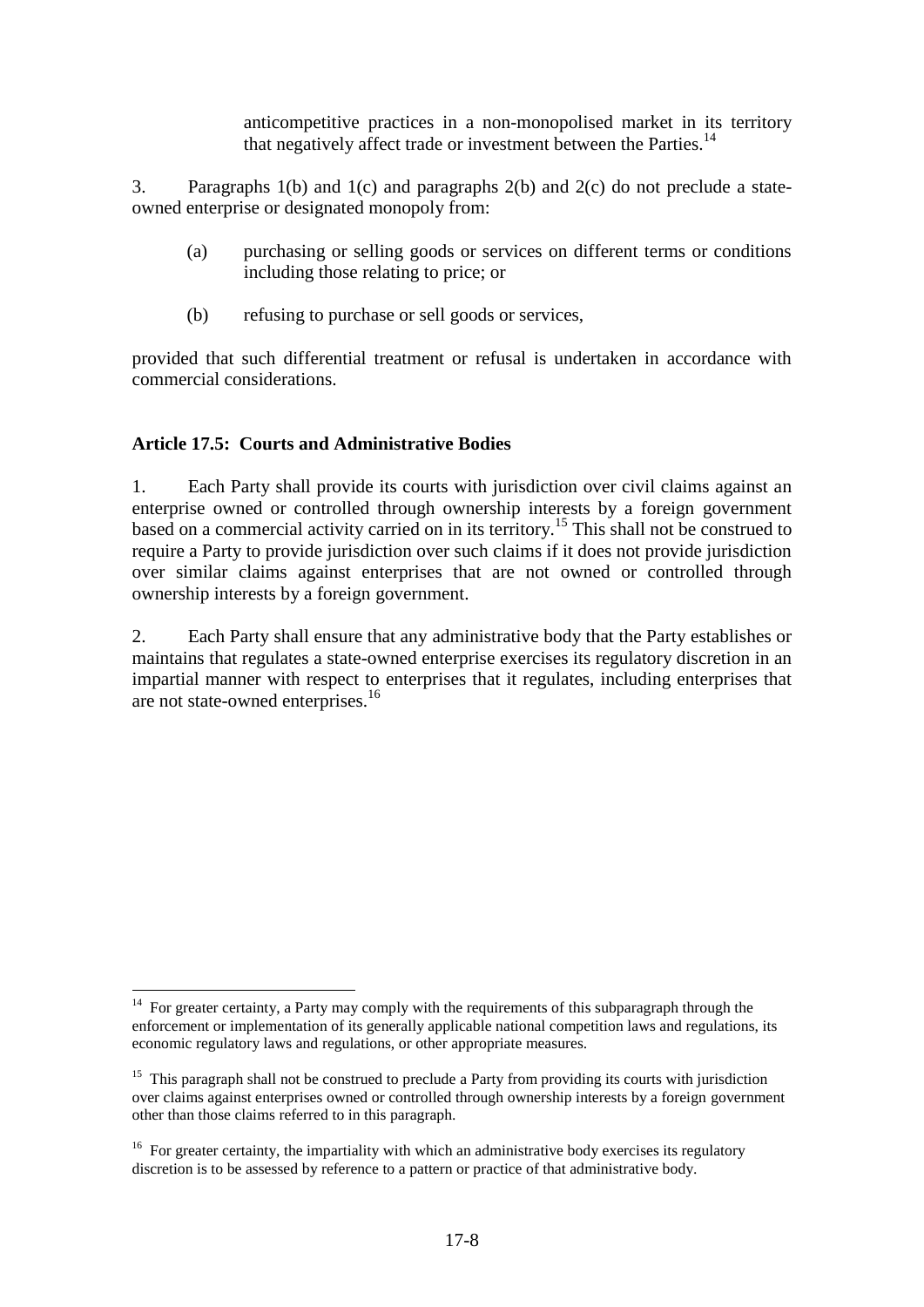# **Article 17.6: Non-commercial Assistance**

1. No Party shall cause<sup>17</sup> adverse effects to the interests of another Party through the use of non-commercial assistance that it provides, either directly or indirectly<sup>18</sup>, to any of its state-owned enterprises with respect to:

- (a) the production and sale of a good by the state-owned enterprise;
- (b) the supply of a service by the state-owned enterprise from the territory of the Party into the territory of another Party; or
- (c) the supply of a service in the territory of another Party through an enterprise that is a covered investment in the territory of that other Party or any other Party.

2. Each Party shall ensure that its state enterprises and state-owned enterprises do not cause adverse effects to the interests of another Party through the use of noncommercial assistance that the state enterprise or state-owned enterprise provides to any of its state-owned enterprises with respect to:

- (a) the production and sale of a good by the state-owned enterprise;
- (b) the supply of a service by the state-owned enterprise from the territory of the Party into the territory of another Party; or
- (c) the supply of a service in the territory of another Party through an enterprise that is a covered investment in the territory of that other Party or any other Party.

3. No Party shall cause injury to a domestic industry<sup>19</sup> of another Party through the use of non-commercial assistance that it provides, either directly or indirectly, to any of its state-owned enterprises that is a covered investment in the territory of that other Party in circumstances where:

(a) the non-commercial assistance is provided with respect to the production and sale of a good by the state-owned enterprise in the territory of the other Party; and

<u>.</u>

 $17$  For the purposes of paragraphs 1 and 2, it must be demonstrated that the adverse effects claimed have been caused by the non-commercial assistance.Thus, the non-commercial assistance must be examined within the context of other possible causal factors to ensure an appropriate attribution of causality.

<sup>&</sup>lt;sup>18</sup> For greater certainty, indirect provision includes the situation in which a Party entrusts or directs an enterprise that is not a state-owned enterprise to provide non-commercial assistance.

<sup>&</sup>lt;sup>19</sup> The term "domestic industry" refers to the domestic producers as a whole of the like good, or to those domestic producers whose collective output of the like good constitutes a major proportion of the total domestic production of the like good, excluding the state-owned enterprise that is a covered investment that has received the non-commercial assistance referred to in this paragraph.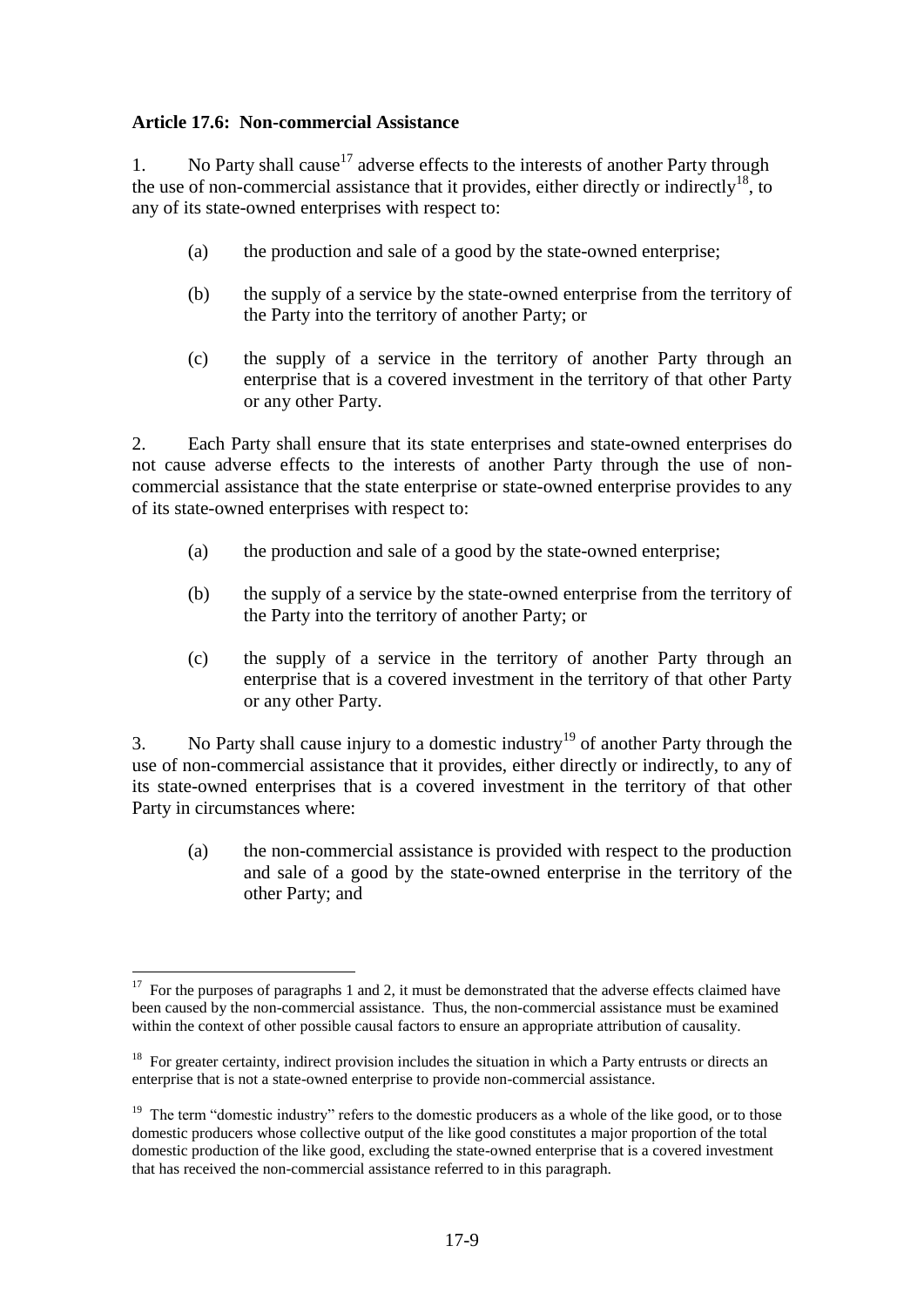(b) a like good is produced and sold in the territory of the other Party by the domestic industry of that other Party.<sup>20</sup>

4. A service supplied by a state-owned enterprise of a Party within that Party's territory shall be deemed not to cause adverse effects. $21$ 

### **Article 17.7: Adverse Effects**

1

1. For the purposes of Article 17.6.1 and Article 17.6.2 (Non-commercial Assistance), adverse effects arise if the effect of the non-commercial assistance is:

- (a) that the production and sale of a good by a Party's state-owned enterprise that has received the non-commercial assistance displaces or impedes from the Party's market imports of a like good of another Party or sales of a like good produced by an enterprise that is a covered investment in the territory of the Party;
- (b) that the production and sale of a good by a Party's state-owned enterprise that has received the non-commercial assistance displaces or impedes from:
	- (i) the market of another Party sales of a like good produced by an enterprise that is a covered investment in the territory of that other Party, or imports of a like good of any other Party; or
	- (ii) the market of a non-Party imports of a like good of another Party;
- (c) a significant price undercutting by a good produced by a Party's stateowned enterprise that has received the non-commercial assistance and sold by the enterprise in:
	- (i) the market of a Party as compared with the price in the same market of imports of a like good of another Party or a like good that is produced by an enterprise that is a covered investment in the territory of the Party, or significant price suppression, price depression or lost sales in the same market; or
	- (ii) the market of a non-Party as compared with the price in the same market of imports of a like good of another Party, or significant price suppression, price depression or lost sales in the same market;

<sup>&</sup>lt;sup>20</sup> In situations of material retardation of the establishment of a domestic industry, it is understood that a domestic industry may not yet produce and sell the like good. However, in these situations, there must be evidence that a prospective domestic producer has made a substantial commitment to commence production and sales of the like good.

<sup>&</sup>lt;sup>21</sup> For greater certainty, this paragraph shall not be construed to apply to a service that itself is a form of non-commercial assistance.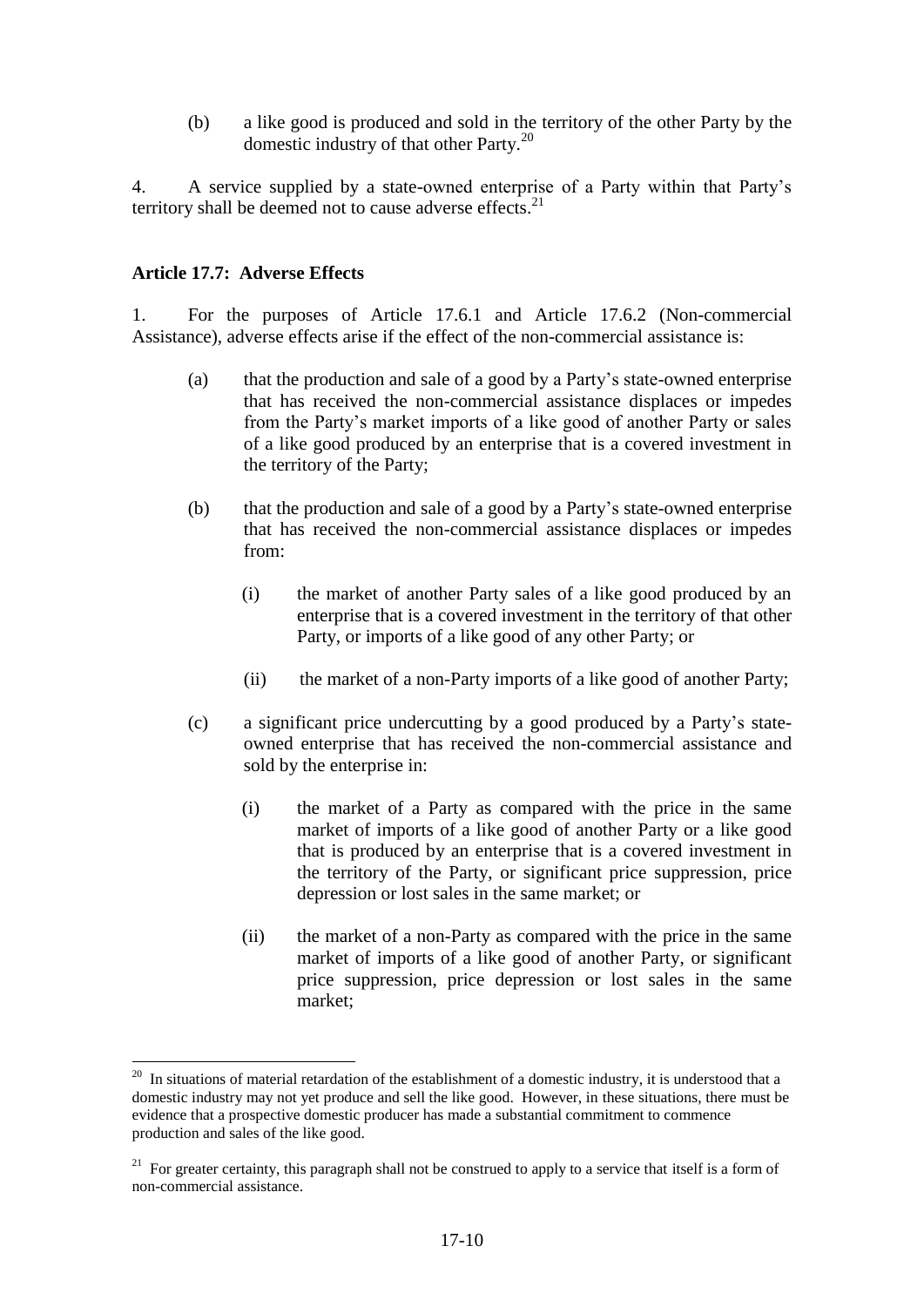- (d) that services supplied by a Party's state-owned enterprise that has received the non-commercial assistance displace or impede from the market of another Party a like service supplied by a service supplier of that other Party or any other Party; or
- (e) a significant price undercutting by a service supplied in the market of another Party by a Party's state-owned enterprise that has received the non-commercial assistance as compared with the price in the same market of a like service supplied by a service supplier of that other Party or any other Party, or significant price suppression, price depression or lost sales in the same market.<sup>22</sup>

2. For the purposes of paragraphs 1(a), 1(b) and 1(d), the displacing or impeding of a good or service includes any case in which it has been demonstrated that there has been a significant change in relative shares of the market to the disadvantage of the like good or like service. "Significant change in relative shares of the market" shall include any of the following situations:

- (a) there is a significant increase in the market share of the good or service of the Party's state-owned enterprise;
- (b) the market share of the good or service of the Party's state-owned enterprise remains constant in circumstances in which, in the absence of the non-commercial assistance, it would have declined significantly; or
- (c) the market share of the good or service of the Party's state-owned enterprise declines, but at a significantly slower rate than would have been the case in the absence of the non-commercial assistance.

The change must manifest itself over an appropriately representative period sufficient to demonstrate clear trends in the development of the market for the good or service concerned, which, in normal circumstances, shall be at least one year.

3. For the purposes of paragraphs 1(c) and 1(e), price undercutting shall include any case in which such price undercutting has been demonstrated through a comparison of the prices of the good or service of the state-owned enterprise with the prices of the like good or service.

4. Comparisons of the prices in paragraph 3 shall be made at the same level of trade and at comparable times, and due account shall be taken for factors affecting price comparability. If a direct comparison of transactions is not possible, the existence of price undercutting may be demonstrated on some other reasonable basis, such as, in the case of goods, a comparison of unit values.

5. Non-commercial assistance that a Party provides:

1

(a) before the signing of this Agreement; or

 $22$  The purchase or sale of shares, stock or other forms of equity by a state-owned enterprise that has received non-commercial assistance as a means of its equity participation in another enterprise shall not be construed to give rise to adverse effects as provided for in Article 17.7.1 (Adverse Effects).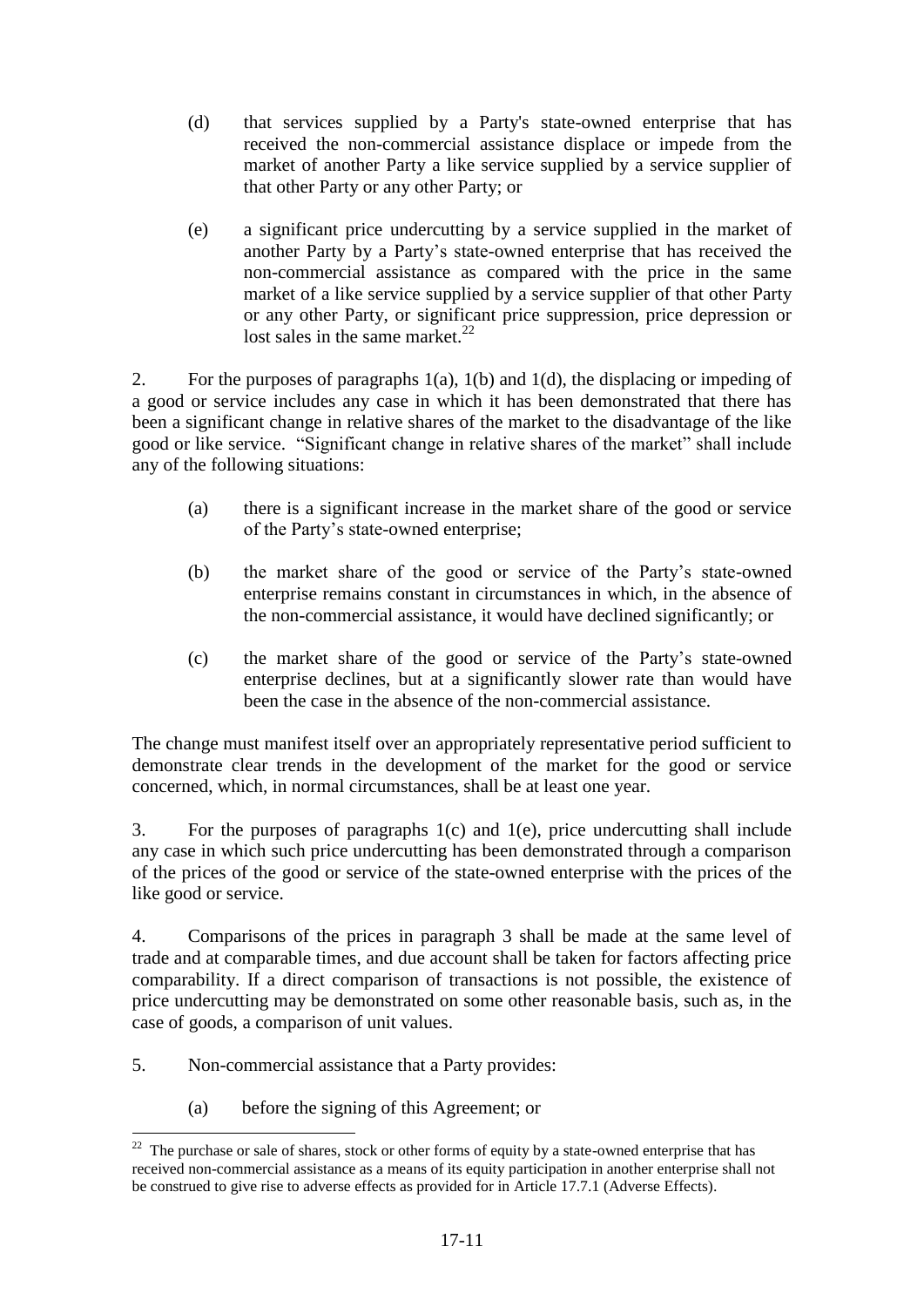(b) within three years after the signing of this Agreement, pursuant to a law that is enacted, or contractual obligation undertaken, prior to the signing of this Agreement,

shall be deemed not to cause adverse effects.

6. For the purposes of Article 17.6.1(b) and Article 17.6.2(b) (Non-commercial Assistance), the initial capitalisation of a state-owned enterprise, or the acquisition by a Party of a controlling interest in an enterprise, that is principally engaged in the supply of services within the territory of the Party, shall be deemed not to cause adverse effects.

# **Article 17.8: Injury**

1

1. For the purposes of Article 17.6.3 (Non-commercial Assistance), the term "injury" shall be taken to mean material injury to a domestic industry, threat of material injury to a domestic industry or material retardation of the establishment of such an industry. A determination of material injury shall be based on positive evidence and involve an objective examination of the relevant factors, including the volume of production by the covered investment that has received non-commercial assistance, the effect of such production on prices for like goods produced and sold by the domestic industry, and the effect of such production on the domestic industry producing like goods. 23

2. With regard to the volume of production by the covered investment that has received non-commercial assistance, consideration shall be given as to whether there has been a significant increase in the volume of production, either in absolute terms or relative to production or consumption in the territory of the Party in which injury is alleged to have occurred. With regard to the effect of the production by the covered investment on prices, consideration shall be given as to whether there has been a significant price undercutting by the goods produced and sold by the covered investment as compared with the price of like goods produced and sold by the domestic industry, or whether the effect of production by the covered investment is otherwise to depress prices to a significant degree or to prevent price increases, which otherwise would have occurred, to a significant degree. No one or several of these factors can necessarily give decisive guidance.

3. The examination of the impact on the domestic industry of the goods produced and sold by the covered investment that received the non-commercial assistance shall include an evaluation of all relevant economic factors and indices having a bearing on the state of the industry, such as actual and potential decline in output, sales, market share, profits, productivity, return on investments, or utilisation of capacity; factors affecting domestic prices; actual and potential negative effects on cash flow, inventories, employment, wages, growth, ability to raise capital or investments and, in the case of agriculture, whether there has been an increased burden on government

 $23$  The periods for examination of the non-commercial assistance and injury shall be reasonably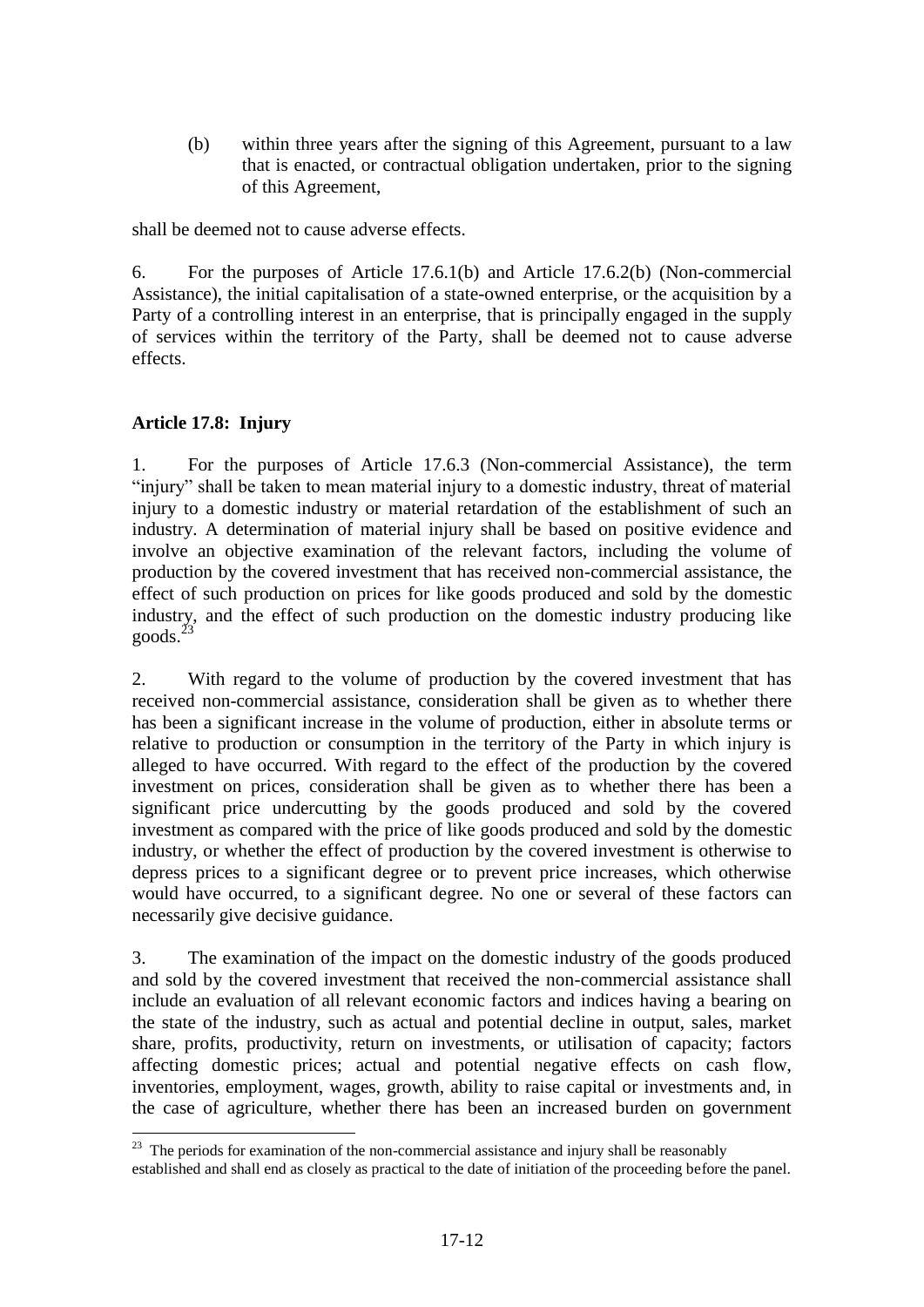support programmes. This list is not exhaustive, nor can one or several of these factors necessarily give decisive guidance.

4. It must be demonstrated that the goods produced and sold by the covered investment are, through the effects<sup>24</sup> of the non-commercial assistance, causing injury within the meaning of this Article. The demonstration of a causal relationship between the goods produced and sold by the covered investment and the injury to the domestic industry shall be based on an examination of all relevant evidence. Any known factors other than the goods produced by the covered investment which at the same time are injuring the domestic industry shall be examined, and the injuries caused by these other factors must not be attributed to the goods produced and sold by the covered investment that has received non-commercial assistance. Factors which may be relevant in this respect include, among other things, the volumes and prices of other like goods in the market in question, contraction in demand or changes in the patterns of consumption, and developments in technology and the export performance and productivity of the domestic industry.

5. A determination of a threat of material injury shall be based on facts and not merely on allegation, conjecture or remote possibility and shall be considered with special care. The change in circumstances which would create a situation in which noncommercial assistance to the covered investment would cause injury must be clearly foreseen and imminent. In making a determination regarding the existence of a threat of material injury, there should be consideration of relevant factors<sup>25</sup> and of whether the totality of the factors considered lead to the conclusion that further availability of goods produced by the covered investment is imminent and that, unless protective action is taken, material injury would occur.

1

 $24$  As set out in paragraphs 2 and 3.

 $25$  In making a determination regarding the existence of a threat of material injury, a panel pursuant to Chapter 28 (Dispute Settlement) should consider, among other things, such factors as: (a) the nature of the non-commercial assistance in question and the trade effects likely to arise therefrom; (b) a significant rate of increase in sales in the domestic market by the covered investment, indicating a likelihood of substantially increased sales; (c) sufficient freely disposable, or an imminent, substantial increase in, capacity of the covered investment indicating the likelihood of substantially increased production of the good by that covered investment, taking into account the availability of export markets to absorb additional production; (d) whether prices of goods sold by the covered investment will have a significant depressing or suppressing effect on the price of like goods; and (e) inventories of like goods.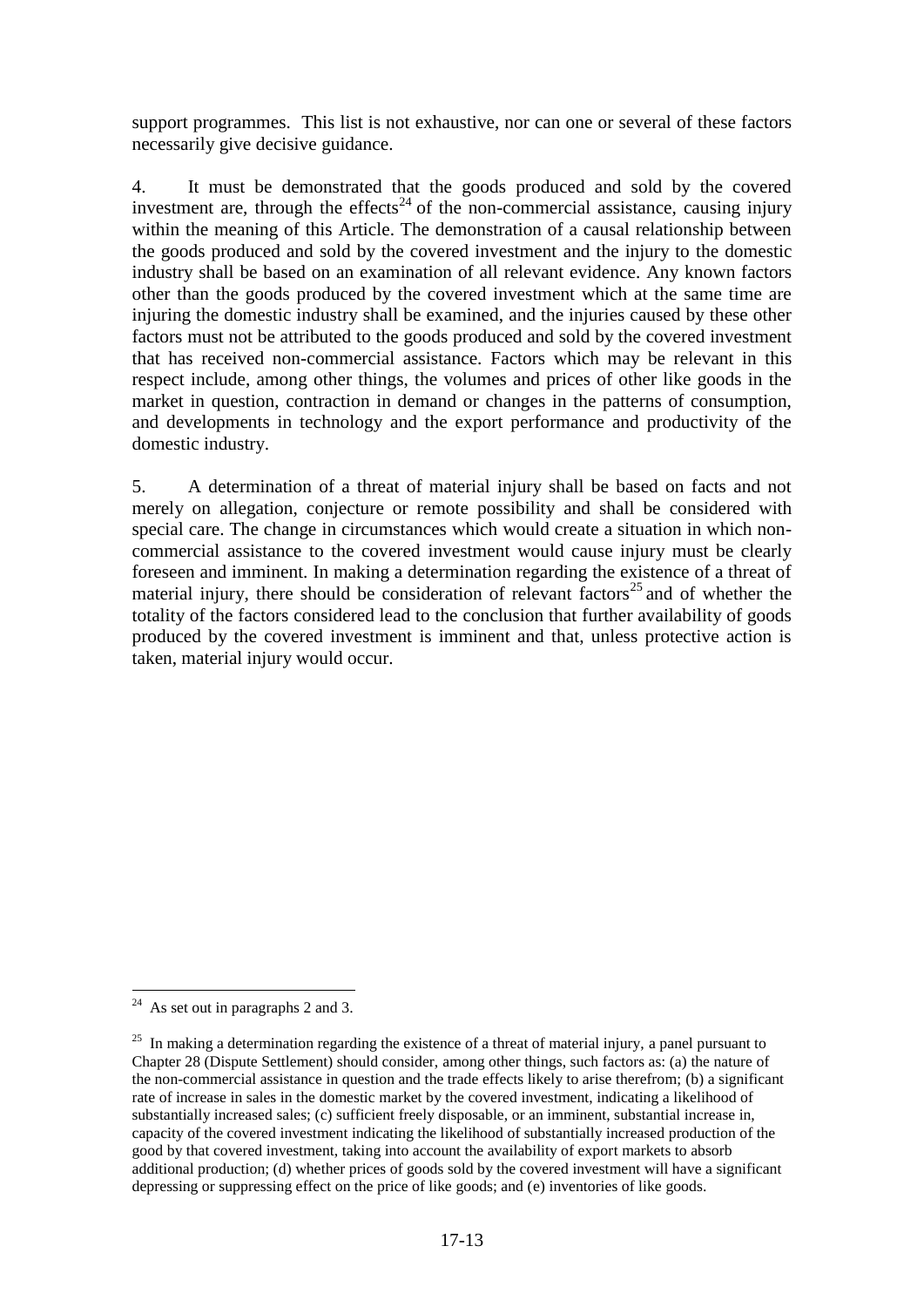### **Article 17.9: Party-Specific Annexes**

1. Article 17.4 (Non-discriminatory Treatment and Commercial Considerations) and Article 17.6 (Non-commercial Assistance) shall not apply with respect to the nonconforming activities of state-owned enterprises or designated monopolies that a Party lists in its Schedule to Annex IV in accordance with the terms of the Party's Schedule.

2. Article 17.4 (Non-discriminatory Treatment and Commercial Considerations), Article 17.5 (Courts and Administrative Bodies), Article 17.6 (Non-commercial Assistance) and Article 17.10 (Transparency) shall not apply with respect to a Party's state-owned enterprises or designated monopolies as set out in Annex 17-D (Application to Sub-Central State-Owned Enterprises and Designated Monopolies).

3. (a) In the case of Singapore, Annex 17-E (Singapore) shall apply.

(b) In the case of Malaysia, Annex 17-F (Malaysia) shall apply.

# Article 17.10: Transparency<sup>26, 27</sup>

<u>.</u>

1. Each Party shall provide to the other Parties or otherwise make publicly available on an official website a list of its state-owned enterprises no later than six months after the date of entry into force of this Agreement for that Party, and thereafter shall update the list annually.<sup>28, 29</sup>

- (a) the entry at Annex IV Viet Nam 8 that engage in the non-conforming activities described in that entry, until that entry ceases to have effect; and
- (b) the entry at Annex IV Viet Nam 10 that engage in the non-conforming activities described in that entry.

<sup>28</sup> For Brunei Darussalam, this paragraph shall not apply until five years from the date of entry into force of this Agreement for Brunei Darussalam. Separately, within three years after the date of entry into force of this Agreement, Brunei Darussalam shall provide to the other Parties or otherwise make publicly available on an official website a list of its state-owned enterprises that have an annual revenue derived from their commercial activities of more than SDR 500 million in one of the three preceding years, and shall thereafter update the list annually, until the obligation in this paragraph applies and replaces this obligation.

 $29$  For Viet Nam and Malaysia, this paragraph shall not apply until five years from the date of entry into force of this Agreement for Viet Nam and Malaysia, respectively. Separately, within six months after the date of entry into force of this Agreement for Viet Nam and Malaysia, respectively, each Party shall provide to the other Parties or otherwise make publicly available on an official website a list of its stateowned enterprises that have an annual revenue derived from their commercial activities of more than SDR 500 million in one of the three preceding years, and shall thereafter update the list annually, until the obligation in this paragraph applies and replaces this obligation.

<sup>&</sup>lt;sup>26</sup> This Article shall not apply to Brunei Darussalam with respect to the Entities listed in the entry at Annex IV – Brunei Darussalam - 4 that engage in the non-conforming activities described in that entry.

 $27$  This Article shall not apply to Viet Nam with respect to the Entities listed in: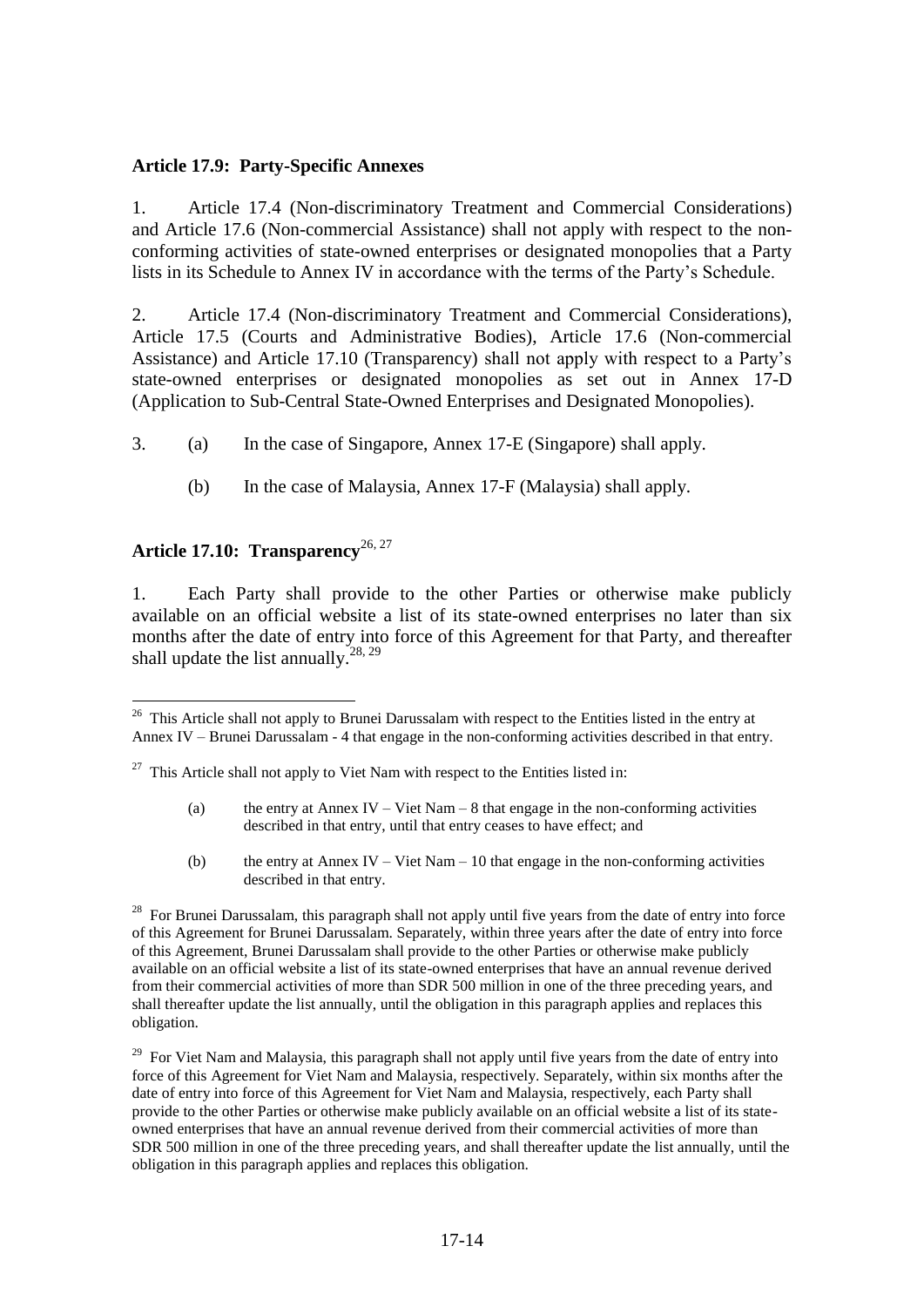2. Each Party shall promptly notify the other Parties or otherwise make publicly available on an official website the designation of a monopoly or expansion of the scope of an existing monopoly and the terms of its designation.<sup>30</sup>

3. On the written request of another Party, a Party shall promptly provide the following information concerning a state-owned enterprise or a government monopoly, provided that the request includes an explanation of how the activities of the entity may be affecting trade or investment between the Parties:

- (a) the percentage of shares that the Party, its state-owned enterprises or designated monopolies cumulatively own, and the percentage of votes that they cumulatively hold, in the entity;
- (b) a description of any special shares or special voting or other rights that the Party, its state-owned enterprises or designated monopolies hold, to the extent these rights are different than the rights attached to the general common shares of the entity;
- (c) the government titles of any government official serving as an officer or member of the entity's board of directors;
- (d) the entity's annual revenue and total assets over the most recent three year period for which information is available;
- (e) any exemptions and immunities from which the entity benefits under the Party's law; and
- (f) any additional information regarding the entity that is publicly available, including annual financial reports and third-party audits, and that is sought in the written request.

4. On the written request of another Party, a Party shall promptly provide, in writing, information regarding any policy or programme it has adopted or maintains that provides for non-commercial assistance, provided that the request includes an explanation of how the policy or programme affects or could affect trade or investment between the Parties.

5. When a Party provides a response pursuant to paragraph 4, the information it provides shall be sufficiently specific to enable the requesting Party to understand the operation of and evaluate the policy or programme and its effects or potential effects on trade or investment between the Parties. The Party responding to a request shall ensure that the response it provides contains the following information:

(a) the form of the non-commercial assistance provided under the policy or programme, for example, grant or loan;

 $30\,$ Paragraphs 2, 3 and 4 shall not apply to Viet Nam with respect to the Entities listed in the entry at Annex  $\overline{IV}$  – Viet Nam – 9 that engage in the non-conforming activities described in that entry.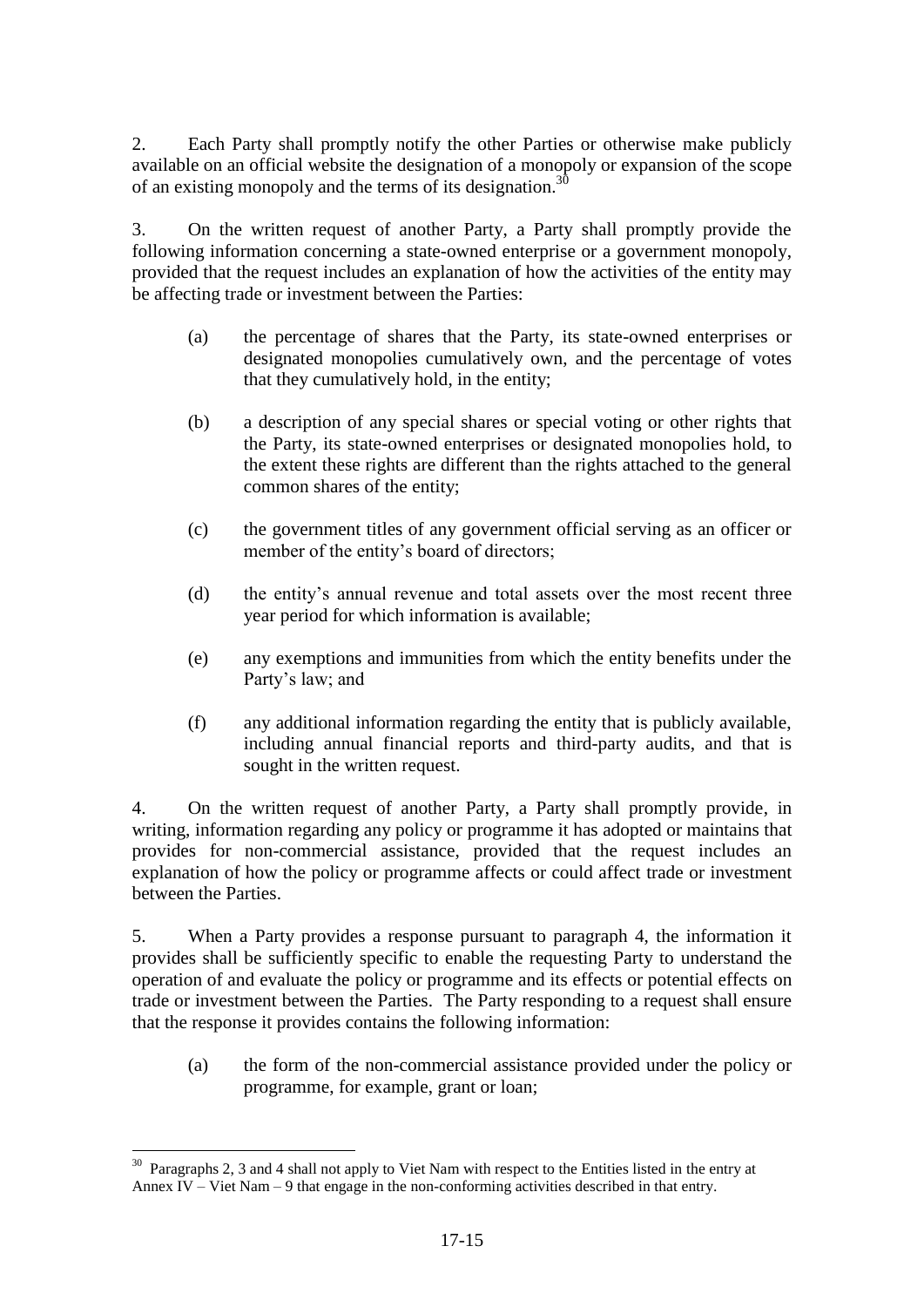- (b) the names of the government agencies, state-owned enterprises, or state enterprises providing the non-commercial assistance and the names of the state-owned enterprises that have received or are eligible to receive the non-commercial assistance;
- (c) the legal basis and policy objective of the policy or programme providing for the non-commercial assistance;
- (d) with respect to goods, the amount per unit of the non-commercial assistance or, in cases where this is not possible, the total amount or the annual amount budgeted for the non-commercial assistance, indicating, if possible, the average amount per unit in the previous year;
- (e) with respect to services, the total amount or the annual amount budgeted for the non-commercial assistance, indicating, if possible, the total amount in the previous year;
- (f) with respect to policies or programmes providing for non-commercial assistance in the form of loans or loan guarantees, the amount of the loan or amount of the loan guaranteed, interest rates, and fees charged;
- (g) with respect to policies or programmes providing for non-commercial assistance in the form of the provision of goods or services, the prices charged, if any;
- (h) with respect to policies or programmes providing for non-commercial assistance in the form of equity capital, the amount invested, the number and a description of the shares received, and any assessments that were conducted with respect to the underlying investment decision;
- (i) duration of the policy or programme or any other time-limits attached to it; and
- (j) statistical data permitting an assessment of the effects of the noncommercial assistance on trade or investment between the Parties.

6. If a Party considers that it has not adopted or does not maintain any policies or programmes referred to in paragraph 4, it shall so inform the requesting Party in writing.

7. If any relevant points in paragraph 5 have not been addressed in the written response, an explanation shall be provided in the written response itself.

8. The Parties recognise that the provision of information under paragraphs 5 and 7 does not prejudge the legal status of the assistance that was the subject of the request under paragraph 4 or the effects of that assistance under this Agreement.

9. When a Party provides written information pursuant to a request under this Article and informs the requesting Party that it considers the information to be confidential, the requesting Party shall not disclose the information without the prior consent of the Party providing the information.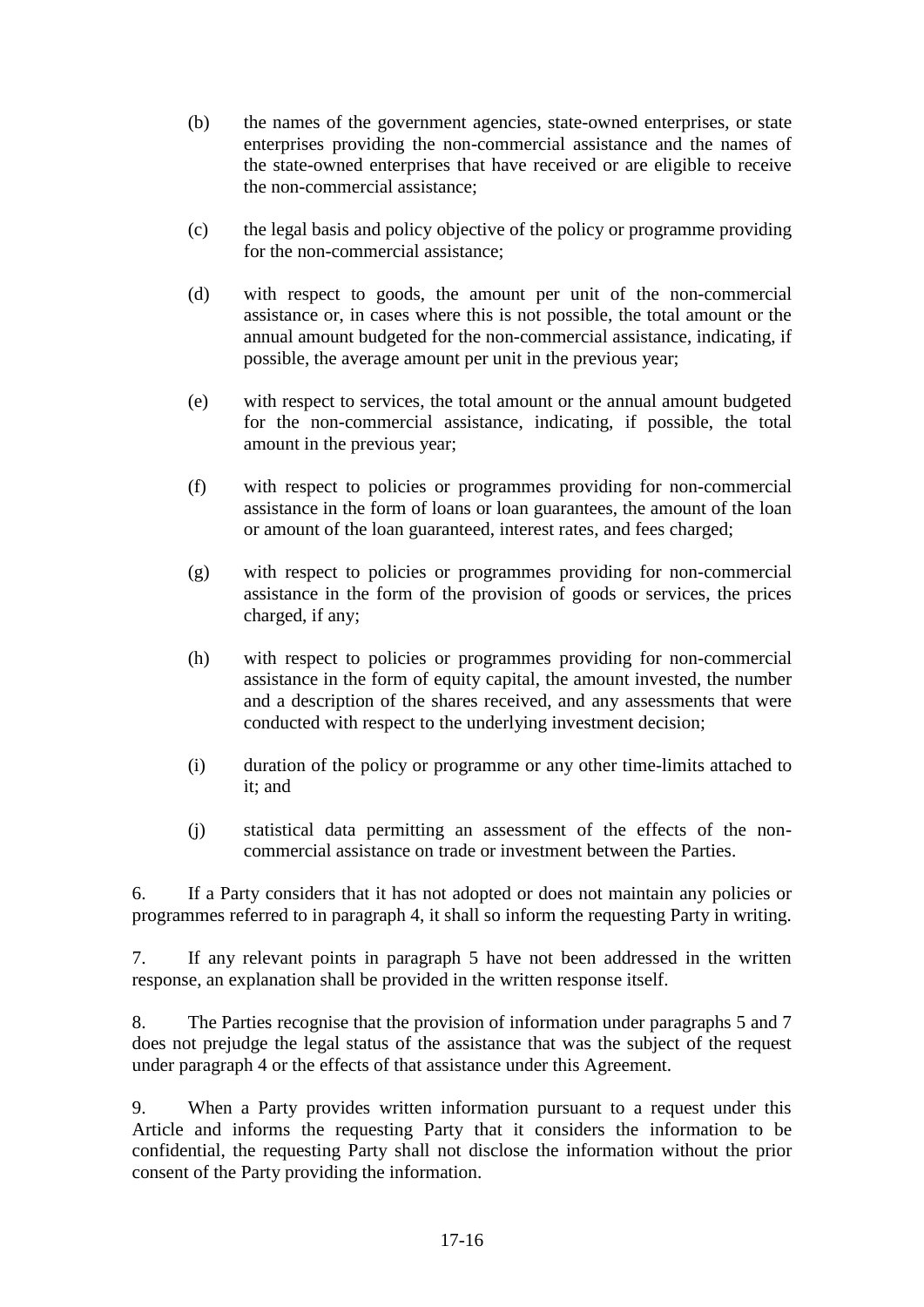### **Article 17.11: Technical Cooperation**

The Parties shall, where appropriate and subject to available resources, engage in mutually agreed technical cooperation activities, including:

- (a) exchanging information regarding Parties' experiences in improving the corporate governance and operation of their state-owned enterprises;
- (b) sharing best practices on policy approaches to ensure a level playing field between state-owned and privately owned enterprises, including policies related to competitive neutrality; and
- (c) organising international seminars, workshops or any other appropriate forum for sharing technical information and expertise related to the governance and operations of state-owned enterprises.

# **Article 17.12: Committee on State-Owned Enterprises and Designated Monopolies**<sup>31</sup>

1. The Parties hereby establish a Committee on State-Owned Enterprises and Designated Monopolies (Committee), composed of government representatives of each Party.

2. The Committee's functions shall include:

<u>.</u>

- (a) reviewing and considering the operation and implementation of this Chapter;
- (b) at a Party's request, consulting on any matter arising under this Chapter;
- (c) developing cooperative efforts, as appropriate, to promote the principles underlying the disciplines contained in this Chapter in the free trade area and to contribute to the development of similar disciplines in other regional and multilateral institutions in which two or more Parties participate; and
- (d) undertaking other activities as the Committee may decide.

<sup>&</sup>lt;sup>31</sup> Article 17.12 (Committee on State-Owned Enterprises and Designated Monopolies) shall not apply to Viet Nam with respect to the Entities listed in:

<sup>(</sup>a) the entry at Annex IV – Viet Nam – 8 that engage in the non-conforming activities described in that entry, until that entry ceases to have effect; and

<sup>(</sup>b) the entry at Annex IV – Viet Nam – 10 that engage in the non-conforming activities described in that entry.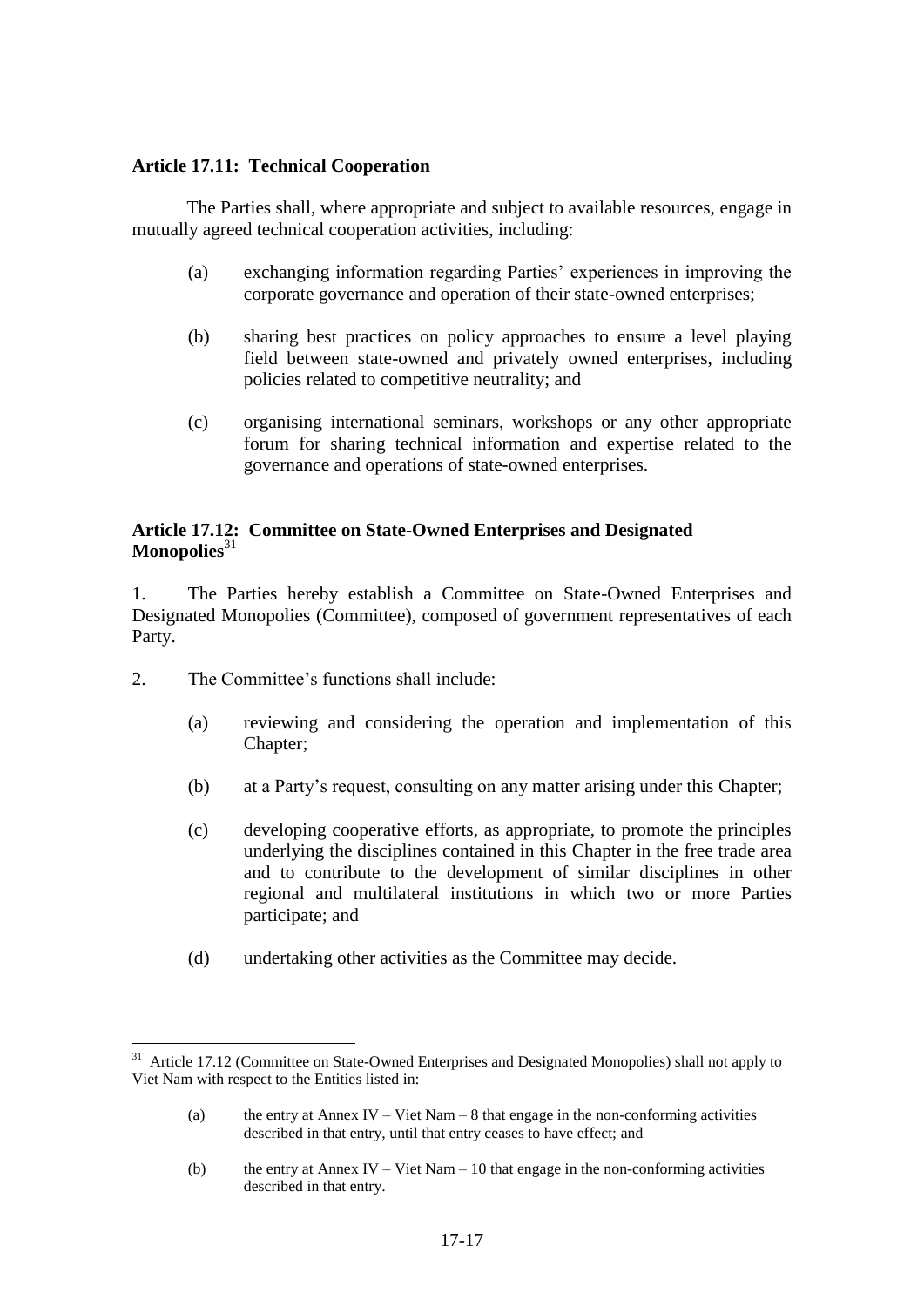3. The Committee shall meet within one year after the date of entry into force of this Agreement, and at least annually thereafter, unless the Parties agree otherwise.

# **Article 17.13: Exceptions**

1

1. Nothing in Article 17.4 (Non-discriminatory Treatment and Commercial Considerations) or Article 17.6 (Non-commercial Assistance) shall be construed to:

- (a) prevent the adoption or enforcement by any Party of measures to respond temporarily to a national or global economic emergency; or
- (b) apply to a state-owned enterprise with respect to which a Party has adopted or enforced measures on a temporary basis in response to a national or global economic emergency, for the duration of that emergency.

2. Article 17.4.1 (Non-discriminatory Treatment and Commercial Considerations) shall not apply with respect to the supply of financial services by a state-owned enterprise pursuant to a government mandate if that supply of financial services:

- (a) supports exports or imports, provided that these services are:
	- (i) not intended to displace commercial financing; or
	- (ii) offered on terms no more favourable than those that could be obtained for comparable financial services in the commercial market; 32
- (b) supports private investment outside the territory of the Party, provided that these services are:
	- (i) not intended to displace commercial financing, or
	- (ii) offered on terms no more favourable than those that could be obtained for comparable financial services in the commercial market; or
- (c) is offered on terms consistent with the Arrangement, provided that it falls within the scope of the Arrangement.

3. The supply of financial services by a state-owned enterprise pursuant to a government mandate shall be deemed not to give rise to adverse effects under Article

 $32$  In circumstances where no comparable financial services are offered in the commercial market: (a) for the purposes of paragraphs  $2(a)(ii)$ ,  $2(b)(ii)$ ,  $3(a)(ii)$  and  $3(b)(ii)$ , the state-owned enterprise may rely as necessary on available evidence to establish a benchmark of the terms on which such services would be offered in the commercial market; and (b) for the purposes of paragraphs  $2(a)(i)$ ,  $2(b)(i)$ ,  $3(a)(i)$  and 3(b)(i), the supply of the financial services shall be deemed not to be intended to displace commercial financing.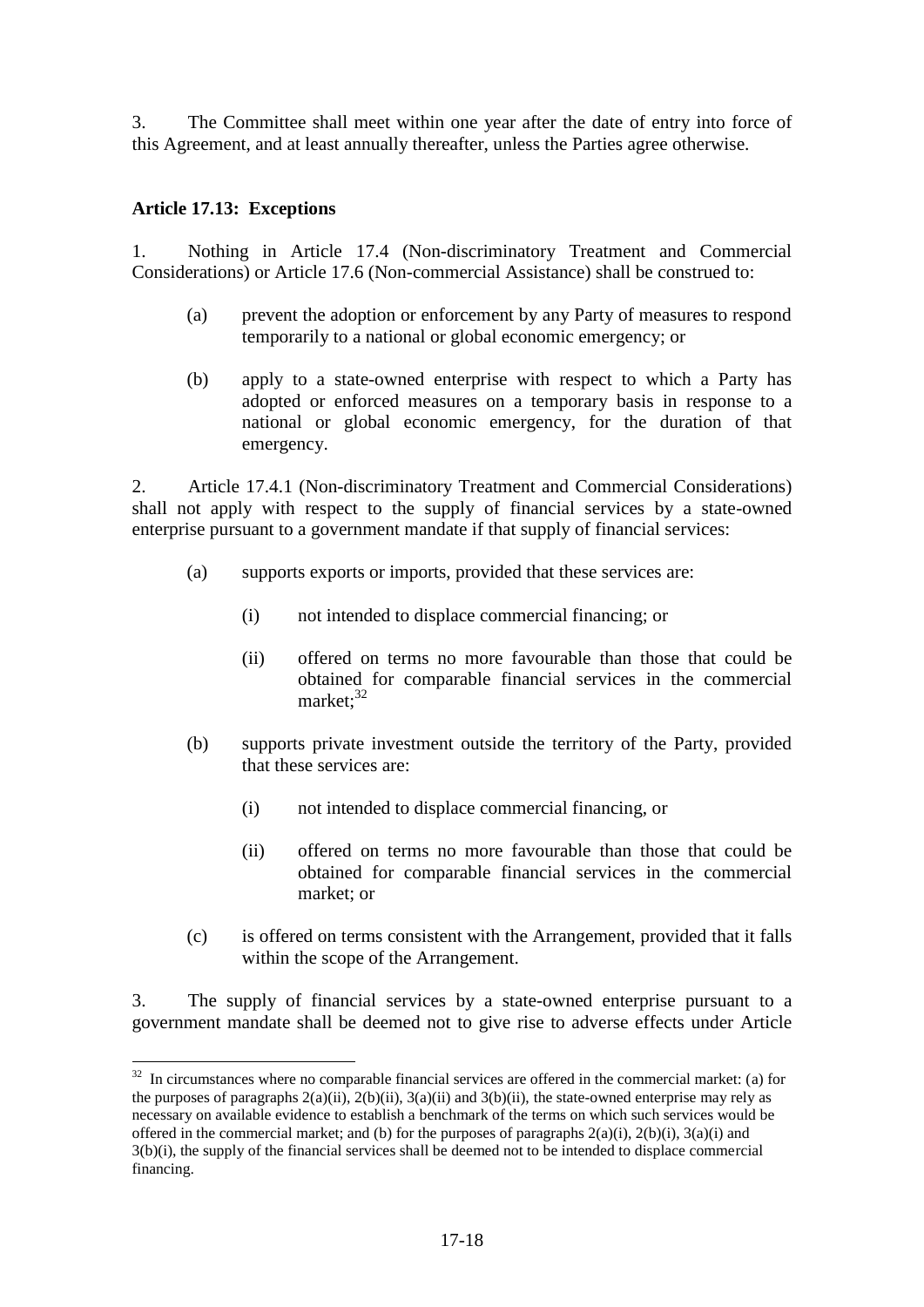17.6.1(b) (Non-commercial Assistance) or Article 17.6.2(b), or under Article 17.6.1(c) or Article 17.6.2(c) where the Party in which the financial service is supplied requires a local presence in order to supply those services, if that supply of financial services:<sup>33</sup>

- (a) supports exports and imports, provided that these services are:
	- (i) not intended to displace commercial financing; or
	- (ii) offered on terms no more favourable than those that could be obtained for comparable financial services in the commercial market;
- (b) supports private investment outside the territory of the Party, provided that these services are:
	- (i) not intended to displace commercial financing; or
	- (ii) offered on terms no more favourable than those that could be obtained for comparable financial services in the commercial market; or
- (c) is offered on terms consistent with the Arrangement, provided that it falls within the scope of the Arrangement.

4. Article 17.6 (Non-commercial Assistance) shall not apply with respect to an enterprise located outside the territory of a Party over which a state-owned enterprise of that Party has assumed temporary ownership as a consequence of foreclosure or a similar action in connection with defaulted debt, or payment of an insurance claim by the state-owned enterprise, associated with the supply of the financial services referred to in paragraphs 2 and 3, provided that any support the Party, a state enterprise or stateowned enterprise of the Party, provides to the enterprise during the period of temporary ownership is provided in order to recoup the state-owned enterprise's investment in accordance with a restructuring or liquidation plan that will result in the ultimate divestiture from the enterprise.

5. Article 17.4 (Non-discriminatory Treatment and Commercial Considerations), Article 17.6 (Non-commercial Assistance), Article 17.10 (Transparency) and Article 17.12 (Committee on State-Owned Enterprises and Designated Monopolies) shall not apply with respect to a state-owned enterprise or designated monopoly if in any one of the three previous consecutive fiscal years, the annual revenue derived from the commercial activities of the state-owned enterprise or designated monopoly was less than a threshold amount which shall be calculated in accordance with Annex  $17-A$ <sup>34, 35</sup>

1

 $33$  For the purposes of this paragraph, in cases where the country in which the financial service is supplied requires a local presence in order to supply those services, the supply of the financial services identified in this paragraph through an enterprise that is a covered investment shall be deemed to not give rise to adverse effects.

<sup>&</sup>lt;sup>34</sup> When a Party invokes this exception during consultations under Article 28.5 (Consultations), the consulting Parties should exchange and discuss available evidence concerning the annual revenue of the state-owned enterprise or the designated monopoly derived from the commercial activities during the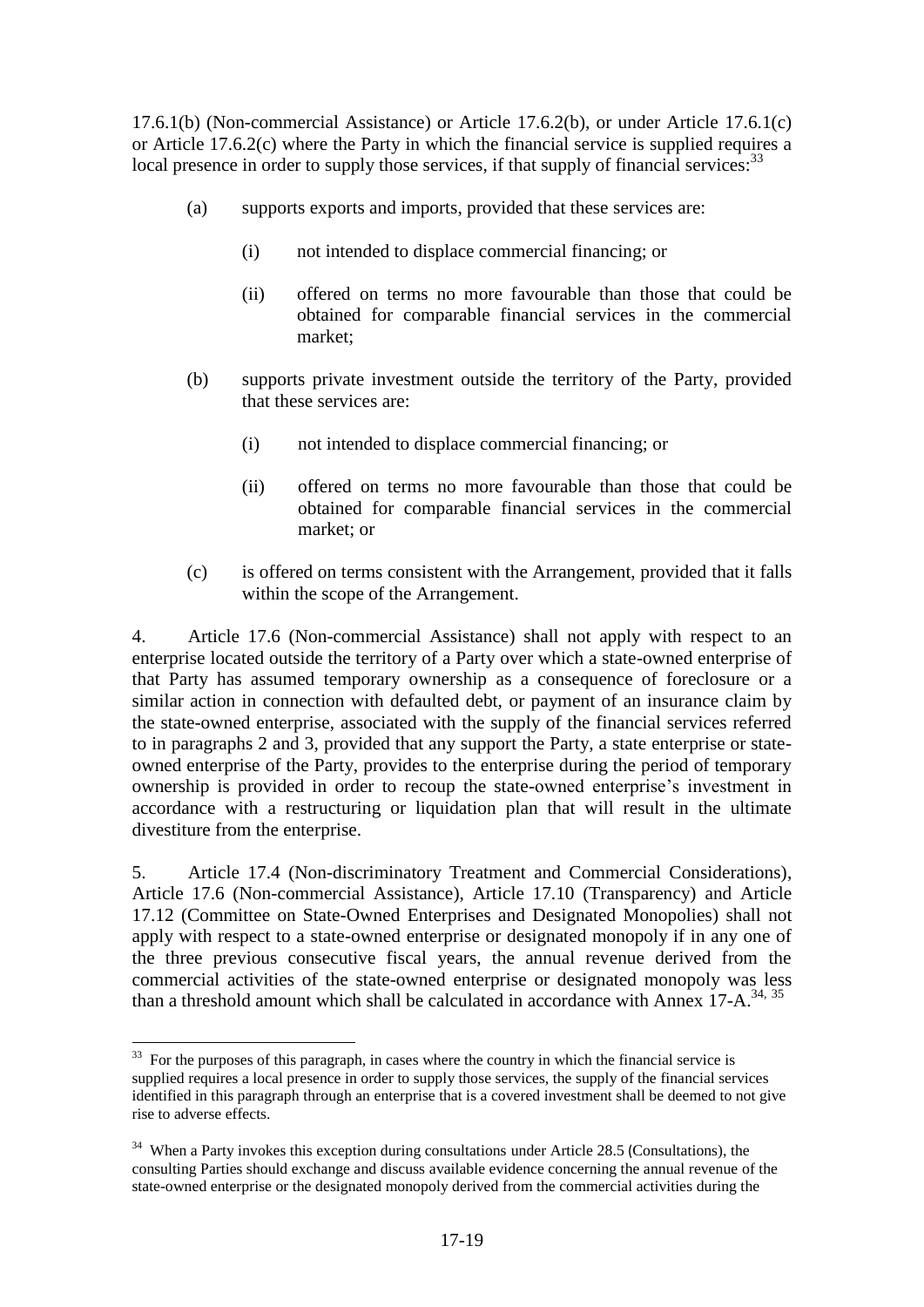#### **Article 17.14: Further Negotiations**

1

Within five years of the date of entry into force of this Agreement, the Parties shall conduct further negotiations on extending the application of the disciplines in this Chapter in accordance with Annex 17-C (Further Negotiations).

### **Article 17.15: Process for Developing Information**

Annex 17-B (Process for Developing Information Concerning State-Owned Enterprises and Designated Monopolies) shall apply in any dispute under Chapter 28 (Dispute Settlement) regarding a Party's conformity with Article 17.4 (Nondiscriminatory Treatment and Commercial Considerations) or Article 17.6 (Noncommercial Assistance).

three previous consecutive fiscal years in an effort to resolve during the consultations period any disagreement regarding the application of this exception.

<sup>&</sup>lt;sup>35</sup> Notwithstanding this paragraph, for a period of five years after the date of entry into force of this Agreement for Brunei Darussalam, Malaysia or Viet Nam, Article 17.4 (Non-discriminatory Treatment and Commercial Considerations) and Article 17.6 (Non-commercial Assistance) shall not apply with respect to a state-owned enterprise or designated monopoly of Brunei Darussalam, Malaysia or Viet Nam, respectively, if in any one of the three previous consecutive fiscal years, the annual revenue derived from the commercial activities of the enterprise was less than SDR 500 million.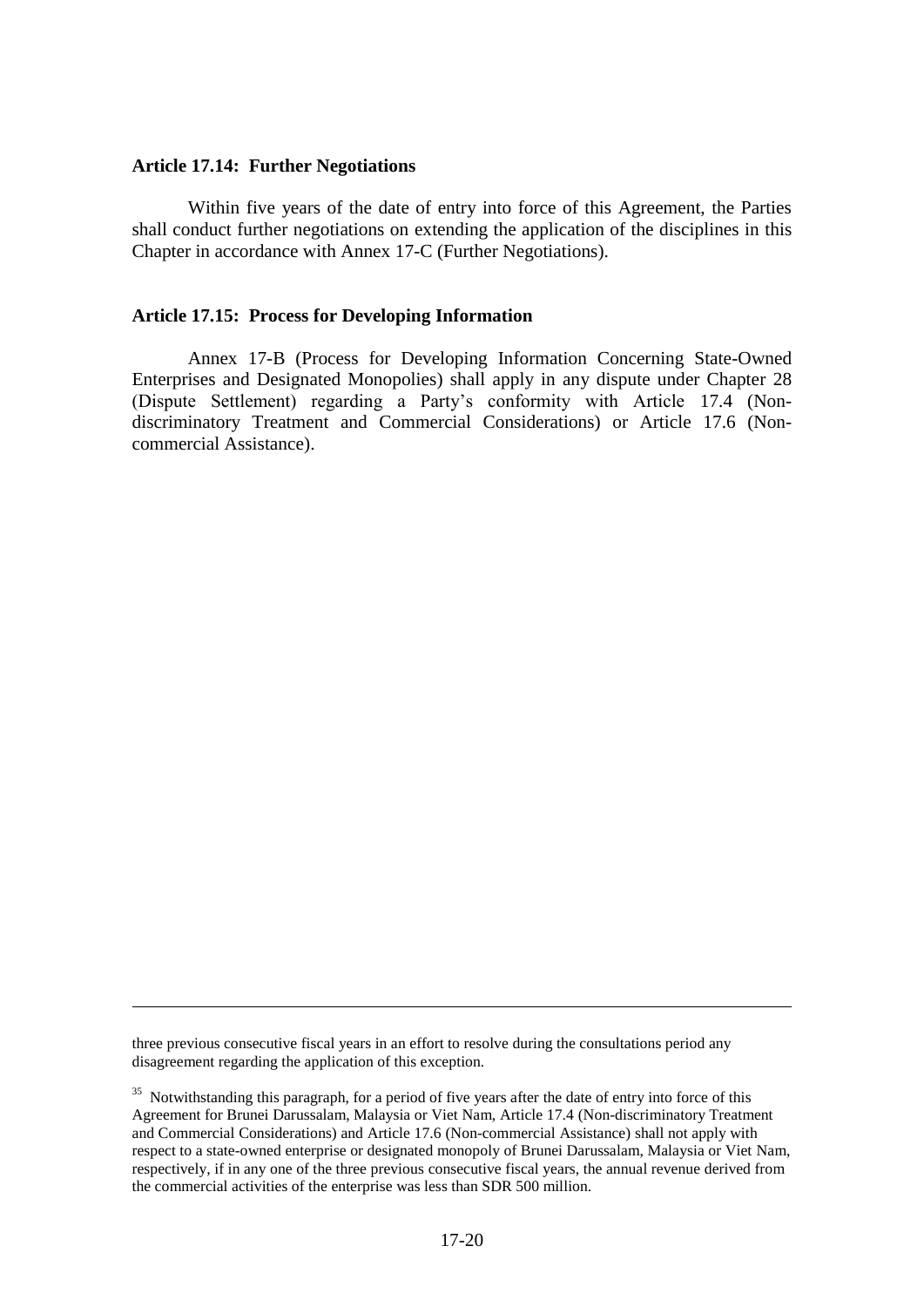#### **ANNEX 17-A**

#### **THRESHOLD CALCULATION**

1. On the date of entry into force of this Agreement, the threshold referred to in Article 17.13.5 (Exceptions) shall be 200 million Special Drawing Rights (SDRs).

2. The amount of the threshold shall be adjusted at three-year intervals with each adjustment taking effect on 1 January. The first adjustment shall take place on the first 1 January following the entry into force of this Agreement, in accordance with the formula set out in this Annex.

3. The threshold shall be adjusted for changes in general price levels using a composite SDR inflation rate, calculated as a weighted sum of cumulative per cent changes in the Gross Domestic Product (GDP) deflators of SDR component currencies over the three-year period ending 30 June of the year prior to the adjustment taking effect, and using the following formula:

$$
T_1 = (1 + (\Sigma \mathbf{w}_i^{SDR} \cdot \Pi_i^{SDR})) T_0
$$

where:

 $T_0$  = threshold value at base period;<br> $T_1$  = new (adjusted) threshold value;  $T_1$  = new (adjusted) threshold value;  $w_i^{SDR}$  = respective (fixed) weights of each currency, *i*, in the SDR (as at 30 June of the year prior to adjustment taking effect); and  $\Pi_i^{SDR}$  = cumulative per cent change in the GDP deflator of each currency,  $i$ , in the SDR over the three-year period ending 30 June of the year prior to adjustment taking effect.

4. Each Party shall convert the threshold into national currency terms where the conversion rates shall be the average of monthly values of that Party's national currency in SDR terms over the three-year period to 30 June of the year before the threshold is to take effect. Each Party shall notify the other Parties of their applicable threshold in their respective national currencies.

5. For the purposes of this Chapter, all data shall be drawn from the International Monetary Fund's *International Financial Statistics* database.

6. The Parties shall consult if a major change in a national currency *vis-à-vis* the SDR were to create a significant problem with regard to the application of this Chapter.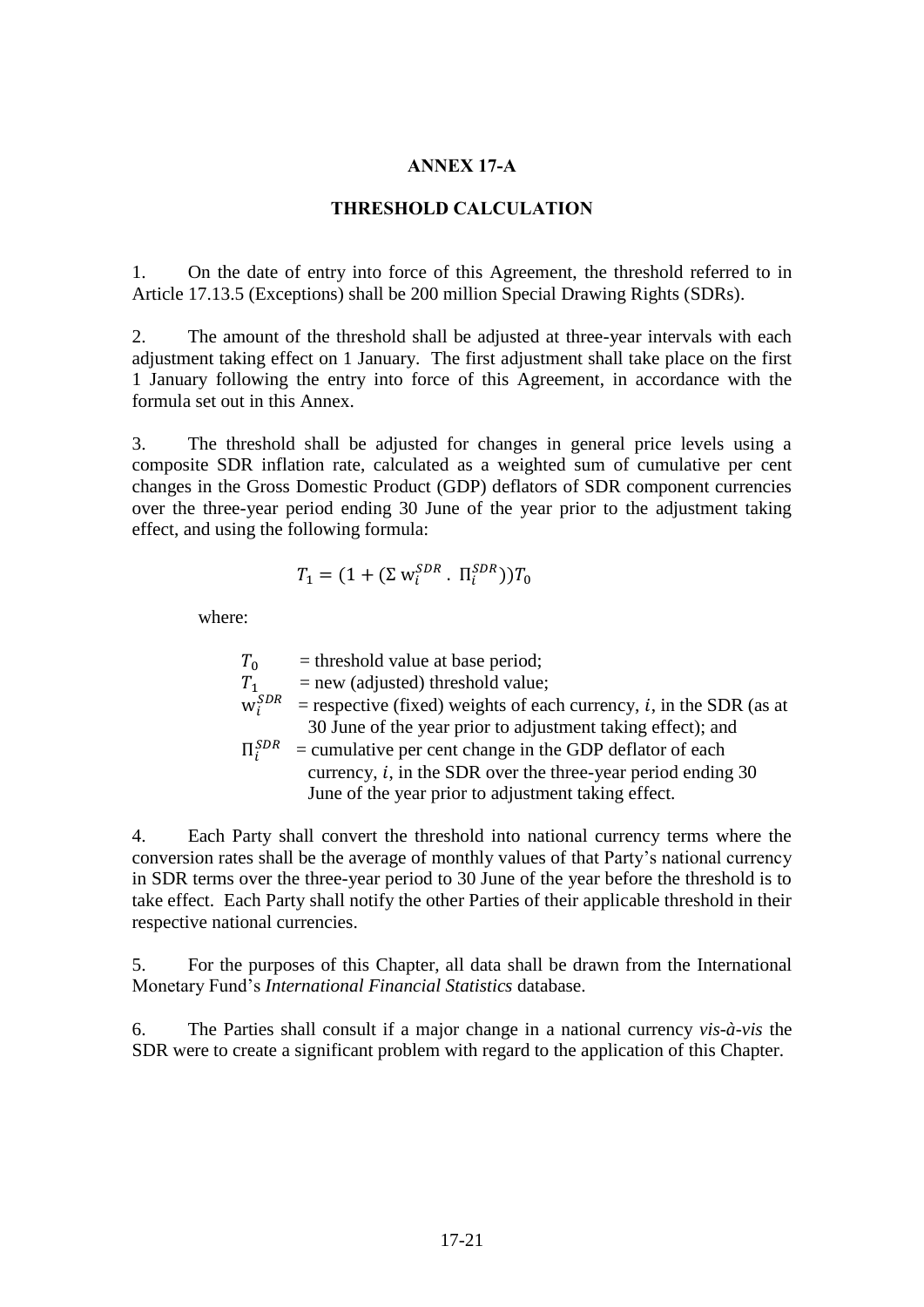# **ANNEX 17-B**

# **PROCESS FOR DEVELOPING INFORMATION CONCERNING STATE-OWNED ENTERPRISES AND DESIGNATED MONOPOLIES**

1. If a panel has been established pursuant to Chapter 28 (Dispute Settlement) to examine a complaint arising under Article 17.4 (Non-discriminatory Treatment and Commercial Considerations) or Article 17.6 (Non-commercial Assistance), the disputing Parties may exchange written questions and responses, as set forth in paragraphs 2, 3 and 4, to obtain information relevant to the complaint that is not otherwise readily available.

2. A disputing Party (questioning Party) may provide written questions to another disputing Party (answering Party) within 15 days of the date the panel is established. The answering Party shall provide its responses to the questions to the questioning Party within 30 days of the date it receives the questions.

3. The questioning Party may provide any follow-up written questions to the answering Party within 15 days of the date it receives the responses to the initial questions. The answering Party shall provide its responses to the follow-up questions to the questioning Party within 30 days of the date it receives the follow-up questions.

4. If the questioning Party considers that the answering Party has failed to cooperate in the information-gathering process under this Annex, the questioning Party shall inform the panel and the answering Party in writing within 30 days of the date the responses to the questioning Party's final questions are due, and provide the basis for its view. The panel shall afford the answering Party an opportunity to reply in writing.

5. A disputing Party that provides written questions or responses to another disputing Party pursuant to these procedures shall, on the same day, provide the questions or answers to the panel. In the event that a panel has not yet been composed, each disputing Party shall, upon the composition of the panel, promptly provide the panel with any questions or responses it has provided to the other disputing Party.

6. The answering Party may designate information in its responses as confidential information in accordance with the procedures set out in the Rules of Procedure established under Article 27.2.1(f) (Functions of the Commission) or other rules of procedure agreed to by the disputing Parties.

7. The time periods in paragraphs 2, 3 and 4 may be modified upon agreement of the disputing Parties or approval by the panel.

8. In determining whether a disputing Party has failed to cooperate in the information-gathering process, the panel shall take into account the reasonableness of the questions and the efforts the answering Party has made to respond to the questions in a cooperative and timely manner.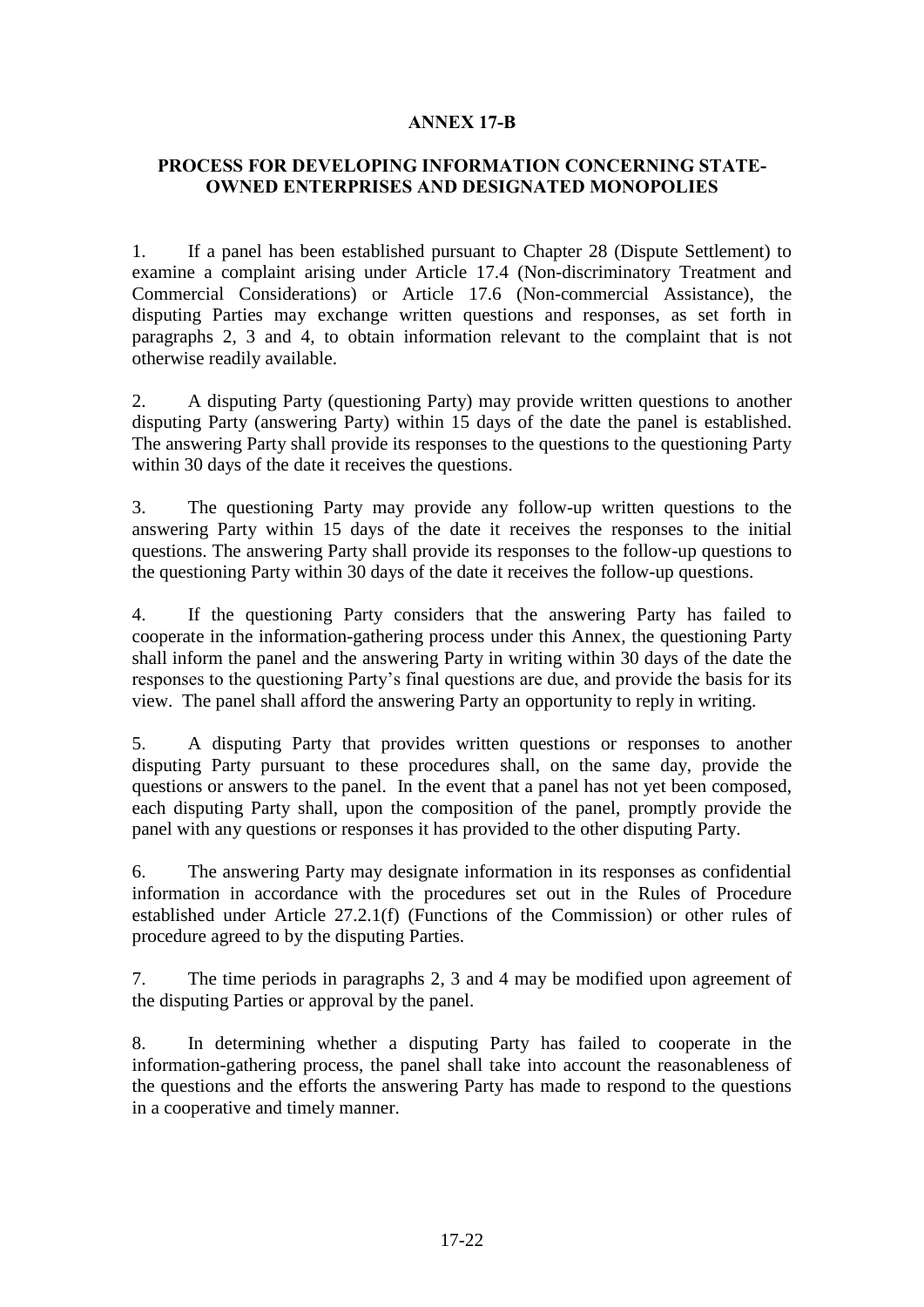9. In making findings of fact and its initial report, the panel should draw adverse inferences from instances of non-cooperation by a disputing Party in the informationgathering process.

10. The panel may deviate from the time period set out in Chapter 28 (Dispute Settlement) for the issuance of the initial report if necessary to accommodate the information-gathering process.

11. The panel may seek additional information from a disputing Party that was not provided to the panel through the information-gathering process where the panel considers the information necessary to resolve the dispute. However, the panel shall not request additional information to complete the record where the information would support a Party's position and the absence of that information in the record is the result of that Party's non-cooperation in the information-gathering process.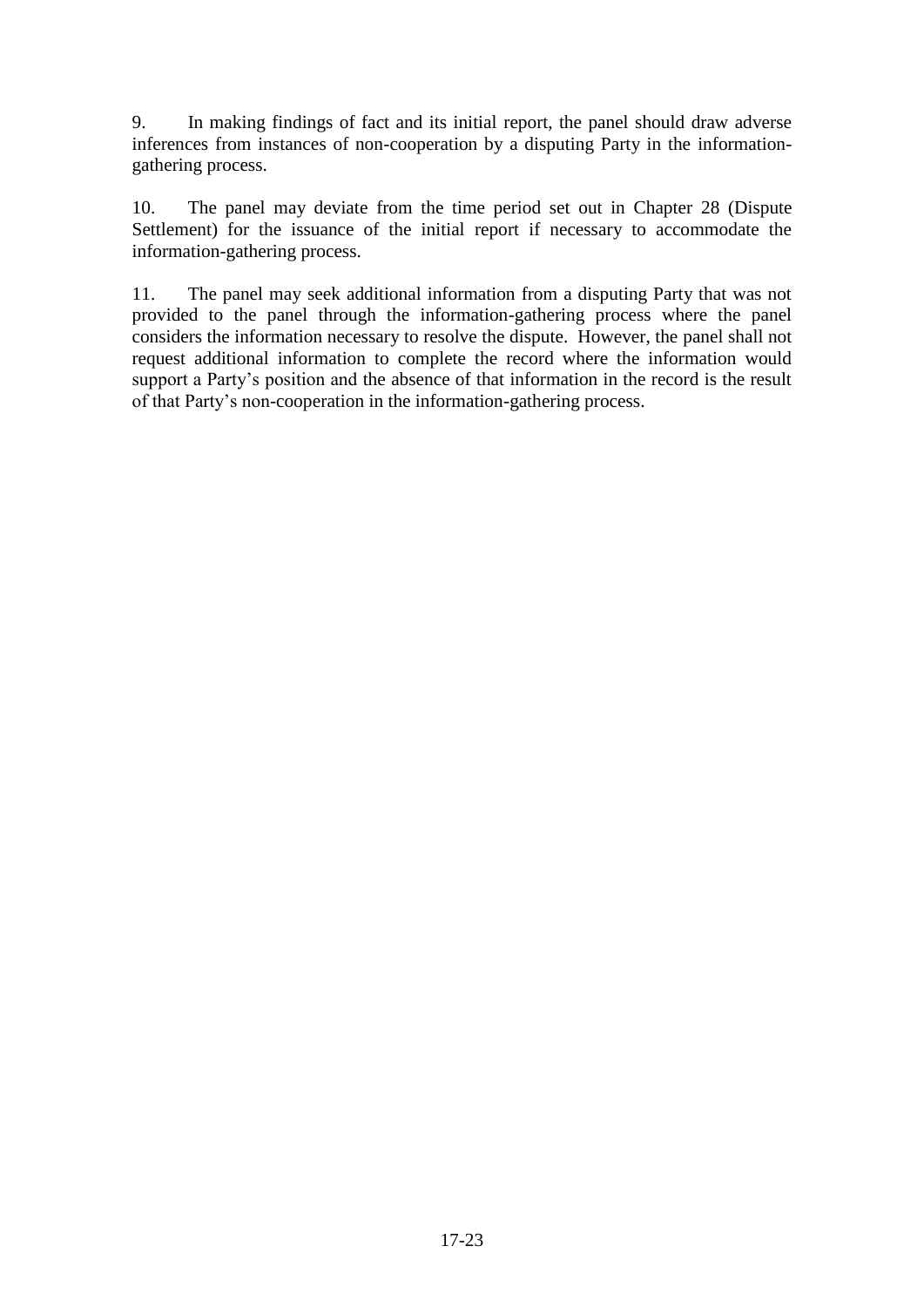# **ANNEX 17-C**

### **FURTHER NEGOTIATIONS**

Within five years of the date of entry into force of this Agreement, the Parties shall conduct further negotiations on extending the application of:

- (a) the disciplines in this Chapter to the activities of state-owned enterprises that are owned or controlled by a sub-central level of government, and designated monopolies designated by a sub-central level of government, where such activities have been listed in Annex 17-D (Application to Sub-Central State-Owned Enterprises and Designated Monopolies); and
- (b) the disciplines in Article 17.6 (Non-commercial Assistance) and Article 17.7 (Adverse Effects) to address effects caused, in a market of a non-Party, by the supply of services by a state-owned enterprise.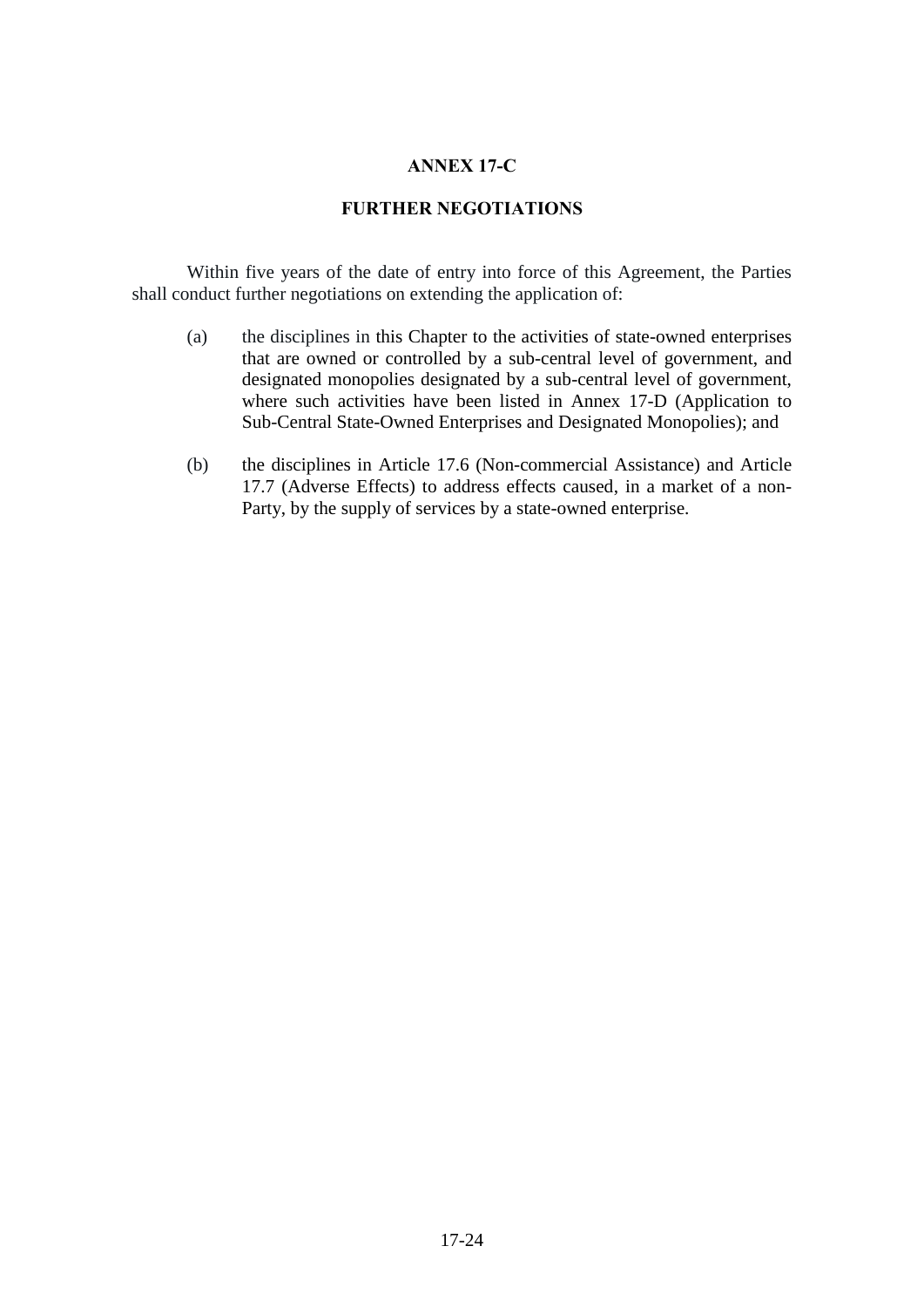#### **ANNEX 17-D**

## **APPLICATION TO SUB-CENTRAL STATE-OWNED ENTERPRISES AND DESIGNATED MONOPOLIES**

Pursuant to Article 17.9.2 (Party-Specific Annexes), the following obligations shall not apply with respect to a state-owned enterprise owned or controlled by a subcentral level of government and a designated monopoly designated by a sub-central level of government: 36

- (a) For Australia:
	- (i) Article 17.4.1(a) and (b) (Non-discriminatory Treatment and Commercial Considerations);
	- (ii) Article 17.4.2 (Non-discriminatory Treatment and Commercial Considerations);
	- (iii) Article 17.6.1(a) (Non-commercial Assistance) and Article 17.6.2(a) (Non-commercial Assistance), with respect to the production and sale of a good in competition with a like good produced and sold by a covered investment in the territory of Australia;
	- (iv) Article 17.6.1(b) and (c) (Non-commercial Assistance), and Article 17.6.2(b) and (c) (Non-commercial Assistance); and
	- (v) Article 17.10.1 (Transparency).
- (b) For Canada:

1

- (i) Article 17.4.1(a) and (b) (Non-discriminatory Treatment and Commercial Considerations);
- (ii) Article 17.4.1(c)(i) (Non-discriminatory Treatment and Commercial Considerations);
- (iii) Article 17.4.2 (Non-discriminatory Treatment and Commercial Considerations);
- (iv) Article 17.5.2 (Courts and Administrative Bodies), with respect to administrative regulatory bodies established or maintained by a sub-central level of government;

<sup>36</sup> For the purposes of this Annex, "sub-central level of government" means the regional level of government and the local level of government of a Party.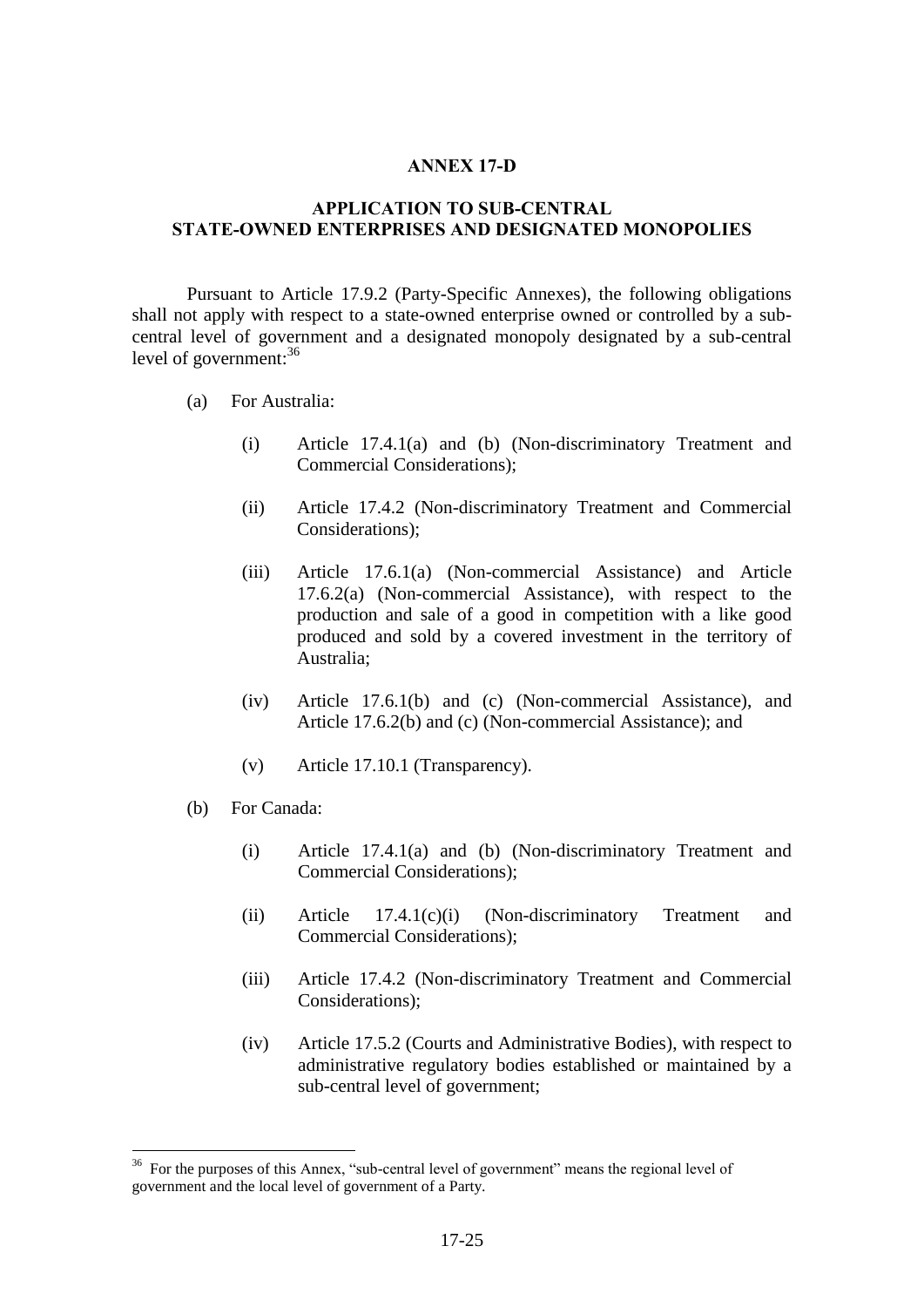- (v) Article 17.6.1(a) (Non-commercial Assistance) and Article 17.6.2(a) (Non-commercial Assistance), with respect to the production and sale of a good in competition with a like good produced and sold by a covered investment;
- (vi) Article 17.6.1(b) and (c) (Non-commercial Assistance), and Article 17.6.2(b) and (c) (Non-commercial Assistance);
- (vii) Article 17.6.3 (Non-commercial Assistance);
- (viii) Article 17.10.1 (Transparency); and
- (ix) Article 17.10.4 (Transparency), with respect to a policy or program adopted or maintained by a sub-central level of government.
- (c) For Chile:
	- (i) Article 17.4.1(a) and (b) (Non-discriminatory Treatment and Commercial Considerations);
	- (ii) Article 17.4.1(c)(i) (Non-discriminatory Treatment and Commercial Considerations);
	- (iii) Article 17.4.2 (Non-discriminatory Treatment and Commercial Considerations);
	- (iv) Article 17.6.1(a) (Non-commercial Assistance) and Article 17.6.2(a) (Non-commercial Assistance), with respect to the production and sale of a good in competition with a like good produced and sold by a covered investment in the territory of Chile;
	- (v) Article 17.6.1(b) and (c) (Non-commercial Assistance), and Article 17.6.2(b) and (c) (Non-commercial Assistance); and
	- (vi) Article 17.10.1 (Transparency).
- (d) For Japan:
	- (i) Article 17.4.1 (Non-discriminatory Treatment and Commercial Considerations);
	- (ii) Article 17.4.2 (Non-discriminatory Treatment and Commercial Considerations);
	- (iii) Article 17.6.1(a) (Non-commercial Assistance) and Article 17.6.2(a) (Non-commercial Assistance) with respect to the production and sale of a good: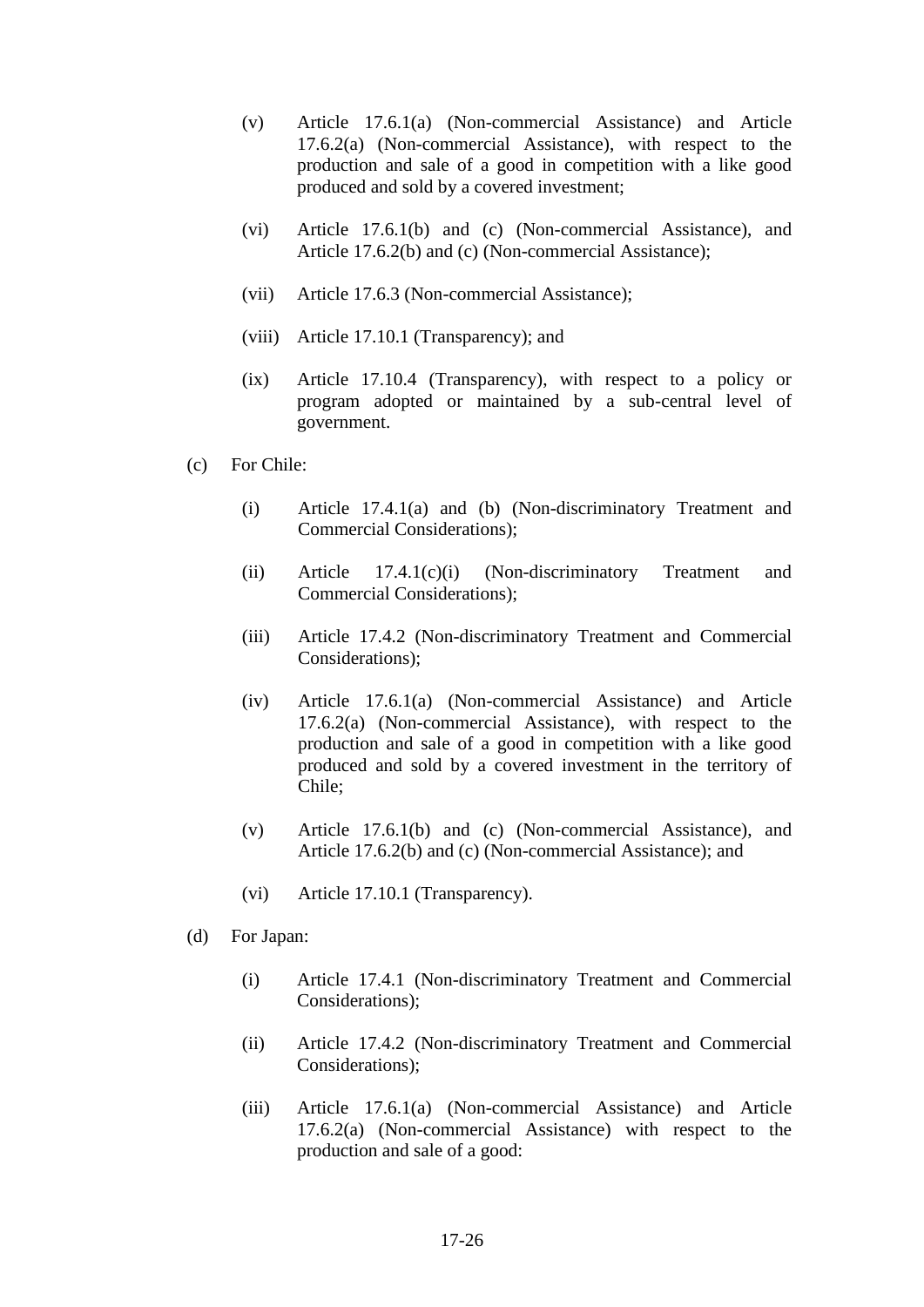- (A) by a state-owned enterprise in competition with a like good produced and sold by a covered investment of another Party in the territory of Japan; or
- (B) by a state-owned enterprise that is a covered investment in competition with like good produced and sold by a covered investment of another Party in the territory of any other Party;
- (iv) Article 17.6.1(b) and (c) (Non-commercial Assistance), and Article 17.6.2(b) and (c) (Non-commercial Assistance);
- (v) Article 17.6.3 (Non-commercial Assistance); and
- (vi) Article 17.10.1 (Transparency).
- (e) For Malaysia:
	- (i) Article 17.4 (Non-discriminatory Treatment and Commercial Considerations);
	- (ii) Article 17.5.2 (Courts and Administrative Bodies), with respect to administrative regulatory bodies established or maintained by a sub-central level of government;
	- (iii) Article 17.6.1(a) (Non-commercial Assistance) and Article 17.6.2(a) (Non-commercial Assistance), with respect to the production and sale of a good in competition with a like good produced and sold by a covered investment in the territory of Malaysia;
	- (iv) Article 17.6.1(b) and (c) (Non-commercial Assistance), and Article 17.6.2(b) and (c) (Non-commercial Assistance); and
	- (v) Article 17.10 (Transparency).
- (f) For Mexico:
	- (i) Article 17.4.1(a) and (b) (Non-discriminatory Treatment and Commercial Considerations);
	- (ii) Article 17.4.1(c)(i) (Non-discriminatory Treatment and Commercial Considerations);
	- (iii) Article 17.4.2 (Non-discriminatory Treatment and Commercial Considerations);
	- (iv) Article 17.6.1(a) (Non-commercial Assistance) and Article 17.6.2(a) (Non-commercial Assistance), with respect to the production and sale of a good in competition with a like good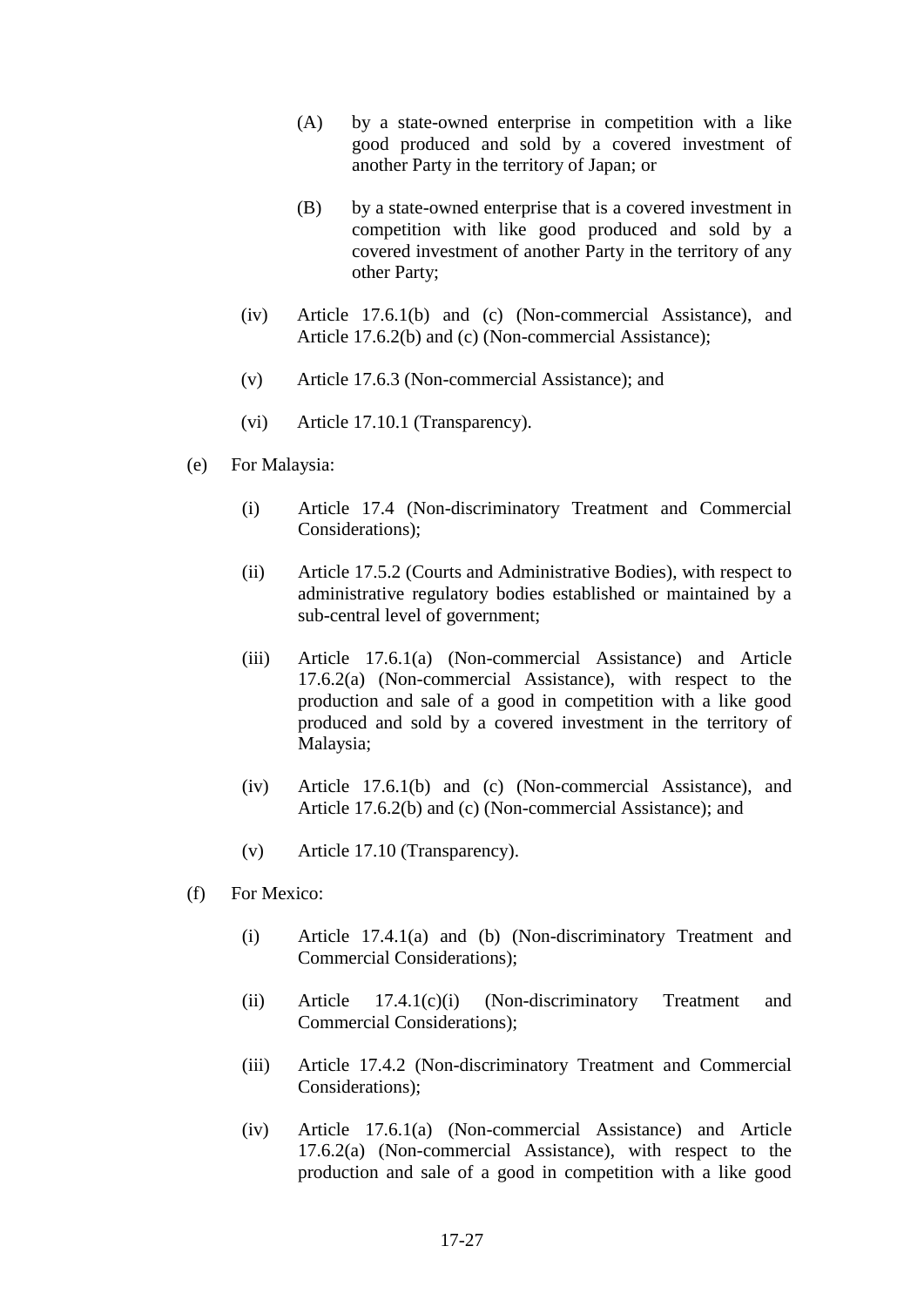produced and sold by a covered investment in the territory of Mexico:

- (v) Article 17.6.1(b) and (c) (Non-commercial Assistance), and Article 17.6.2(b) and (c) (Non-commercial Assistance); and
- (vi) Article 17.10 (Transparency).
- (g) For New Zealand:
	- (i) Article 17.4.1 (Non-discriminatory Treatment and Commercial Considerations);
	- (ii) Article 17.4.2 (Non-discriminatory Treatment and Commercial Considerations);
	- (iii) Article 17.6.1 (a) (Non-commercial Assistance) and Article 17.6.2 (a) (Non-commercial Assistance), with respect to the production and sale of a good in competition with a like good produced and sold by a covered investment in the territory of New Zealand;
	- (iv) Article 17.6.1(b) and (c) (Non-commercial Assistance), and Article 17.6.2(b) and (c) (Non-commercial Assistance);
	- (v) Article 17.6.3 (Non-commercial Assistance); and
	- (vi) Article 17.10.1 (Transparency).
- (h) For Peru:
	- (i) Article 17.4.1(a) and (b) (Non-discriminatory Treatment and Commercial Considerations);
	- (ii) Article 17.4.1(c)(i) (Non-discriminatory Treatment and Commercial Considerations);
	- (iii) Article 17.4.2 (Non-discriminatory Treatment and Commercial Considerations);
	- (iv) Article 17.6.1(a) (Non-commercial Assistance) and Article 17.6.2(a) (Non-commercial Assistance), with respect to the production and sale of a good in competition with a like good produced and sold by a covered investment in the territory of Peru;
	- (v) Article 17.6.1(b) and (c) (Non-commercial Assistance), and Article 17.6.2(b) and (c) (Non-commercial Assistance); and
	- (vi) Article 17.10.1 (Transparency).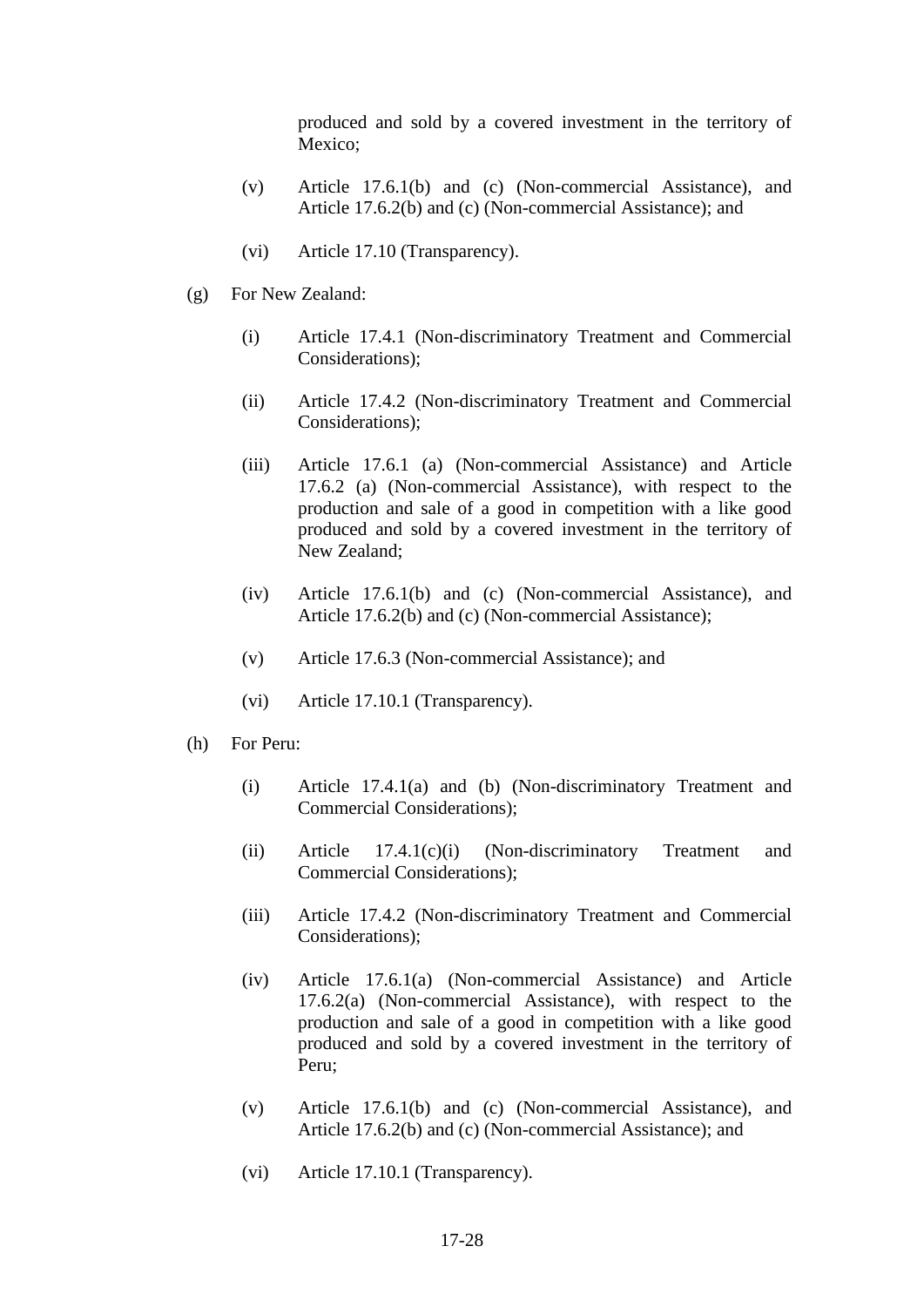- (i) For the United States:
	- (i) Article 17.4.1 (a) (Non-discriminatory Treatment and Commercial Considerations);
	- (ii) Article 17.4.1 (b) (Non-discriminatory Treatment and Commercial Considerations), with respect to purchases of a good or service;
	- (iii) Article 17.4.1(c)(i) (Non-discriminatory Treatment and Commercial Considerations);
	- (iv) Article 17.4.2 (Non-discriminatory Treatment and Commercial Considerations), with respect to designated monopolies designated by a sub-central level of government;
	- (v) Article 17.5.2 (Courts and Administrative Bodies), with respect to administrative regulatory bodies established or maintained by a sub-central level of government;
	- (vi) Article 17.6.1(a) (Non-commercial Assistance) and Article 17.6.2(a) (Non-commercial Assistance), with respect to the production and sale of a good in competition with a like good produced and sold by a covered investment in the territory of the United States;
	- (vii) Article 17.6.1(b) and (c) (Non-commercial Assistance), and Article 17.6.2(b) and (c) (Non-commercial Assistance); and
	- (viii) Article 17.10.1 (Transparency).
- (j) For Viet Nam:
	- (i) Article 17.4 (Non-discriminatory Treatment and Commercial Considerations);
	- (ii) Article 17.5.2 (Courts and Administrative Bodies), with respect to administrative regulatory bodies established or maintained by a sub-central level of government;
	- (iii) Article 17.6.1(a) (Non-commercial Assistance) and Article 17.6.2(a) (Non-commercial Assistance), with respect to the production and sale of a good in competition with a like good produced and sold by a covered investment in the territory of Viet Nam;
	- (iv) Article 17.6.1(b) and (c) (Non-commercial Assistance), and Article 17.6.2(b) and (c) (Non-commercial Assistance); and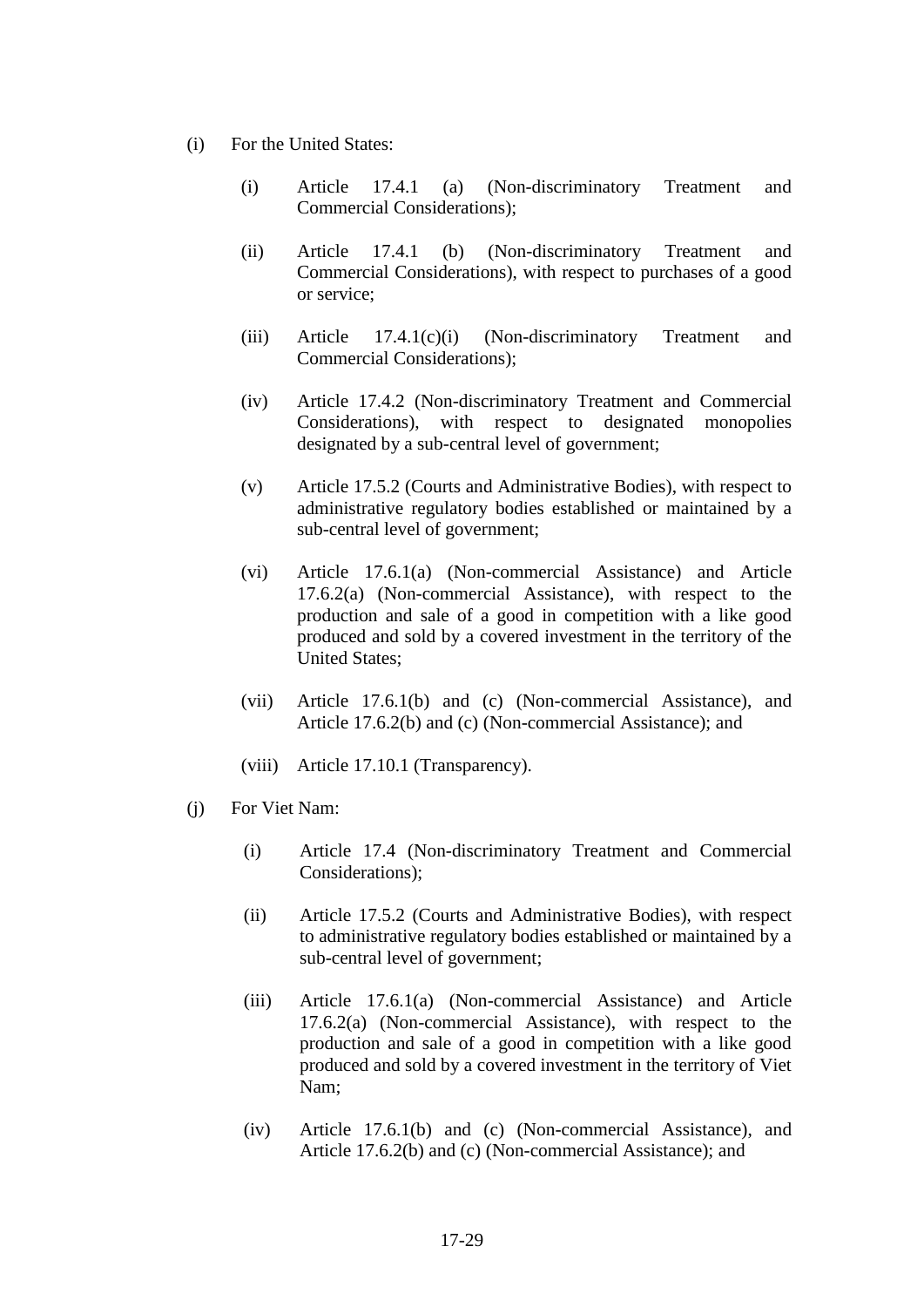(v) Article 17.10 (Transparency).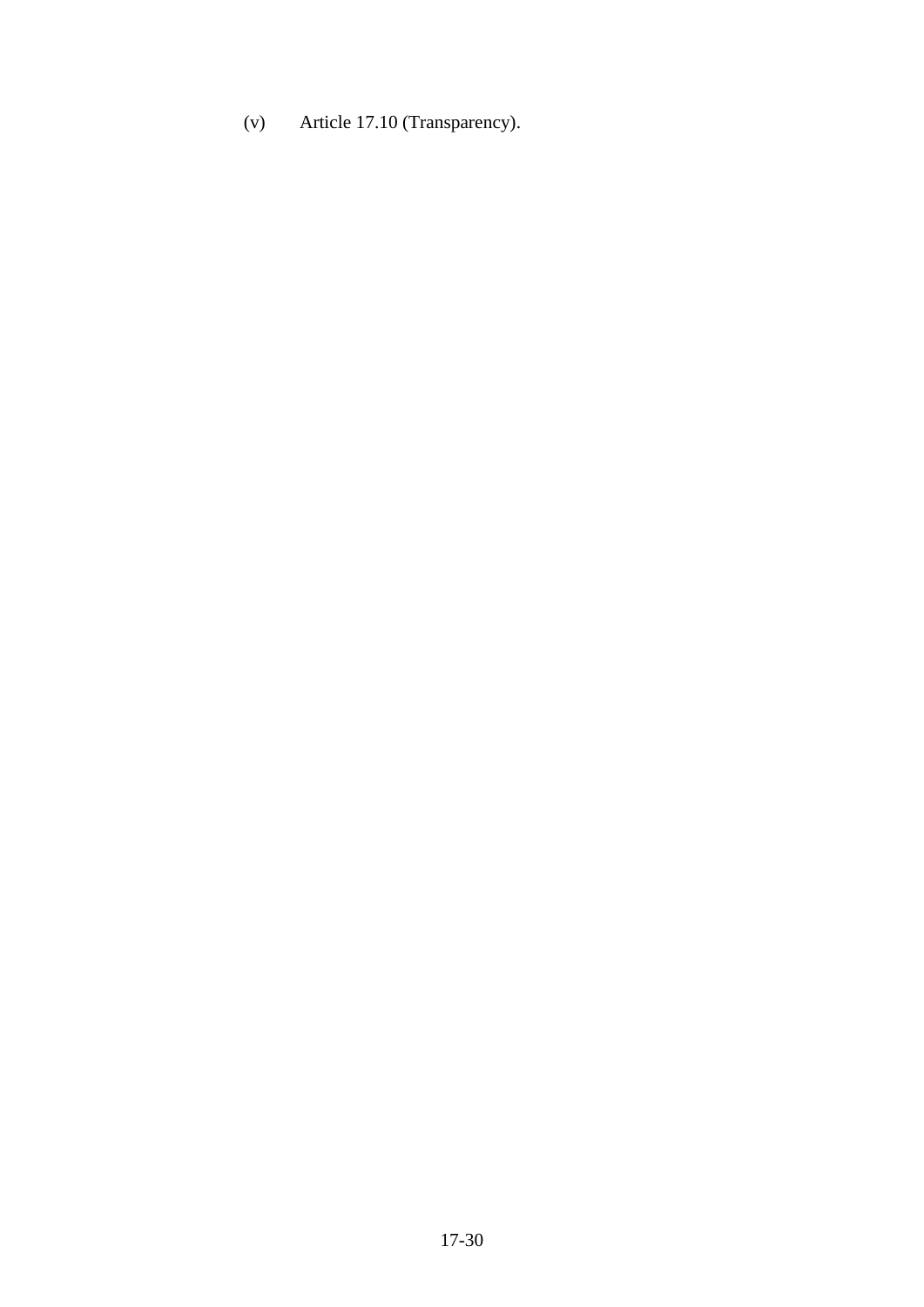### **ANNEX 17-E**

### **SINGAPORE**

1. Neither Singapore, nor a sovereign wealth fund of Singapore<sup>37</sup>, shall take action to direct or influence decisions of a state-owned enterprise owned or controlled by a sovereign wealth fund of Singapore, including through the exercise of any rights or ownership interests over such state-owned enterprises, except in a manner consistent with this Chapter. However, Singapore, or a sovereign wealth fund of Singapore, may exercise its voting rights in any state-owned enterprise it owns or controls through ownership interests in a manner that is not inconsistent with this Chapter.

2. Article 17.4.1 (Non-discriminatory Treatment and Commercial Considerations) shall not apply with respect to a state-owned enterprise owned or controlled by a sovereign wealth fund of Singapore.

3. Article 17.6.2 (Non-commercial Assistance) shall not apply with respect to a state-owned enterprise owned or controlled by a sovereign wealth fund of Singapore, unless:

- (a) in the five-year period preceding the purported breach of Article 17.6.2 (Non-commercial Assistance), Singapore or a sovereign wealth fund of Singapore has:
	- (i) appointed <sup>38</sup> the CEO or a majority of the other senior management of the state-owned enterprise;
	- (ii) appointed a majority of the members of the board of directors of that state-owned enterprise; $39$  or
	- (iii) taken action to exercise its legal rights in that state-owned enterprise to actively direct and control the business decisions of that state-owned enterprise in a manner that would be inconsistent with the obligations in this Chapter; or
- (b) the state-owned enterprise, pursuant to law, government policy or other measures, is required to:

1

 $37$  For the purposes of this Chapter, sovereign wealth funds of Singapore include GIC Private Limited and Temasek Holdings (Private) Limited. Temasek Holdings (Private) Limited is the legal owner of its assets.

<sup>&</sup>lt;sup>38</sup> For paragraphs  $3(a)(i)$  and  $3(a)(ii)$ , such appointment includes an appointment that occurred before the aforementioned five-year period, provided the tenure falls during that period.

<sup>&</sup>lt;sup>39</sup> For greater certainty, the mere exercise of a shareholder vote to approve the election of directors does not constitute the appointment of such directors.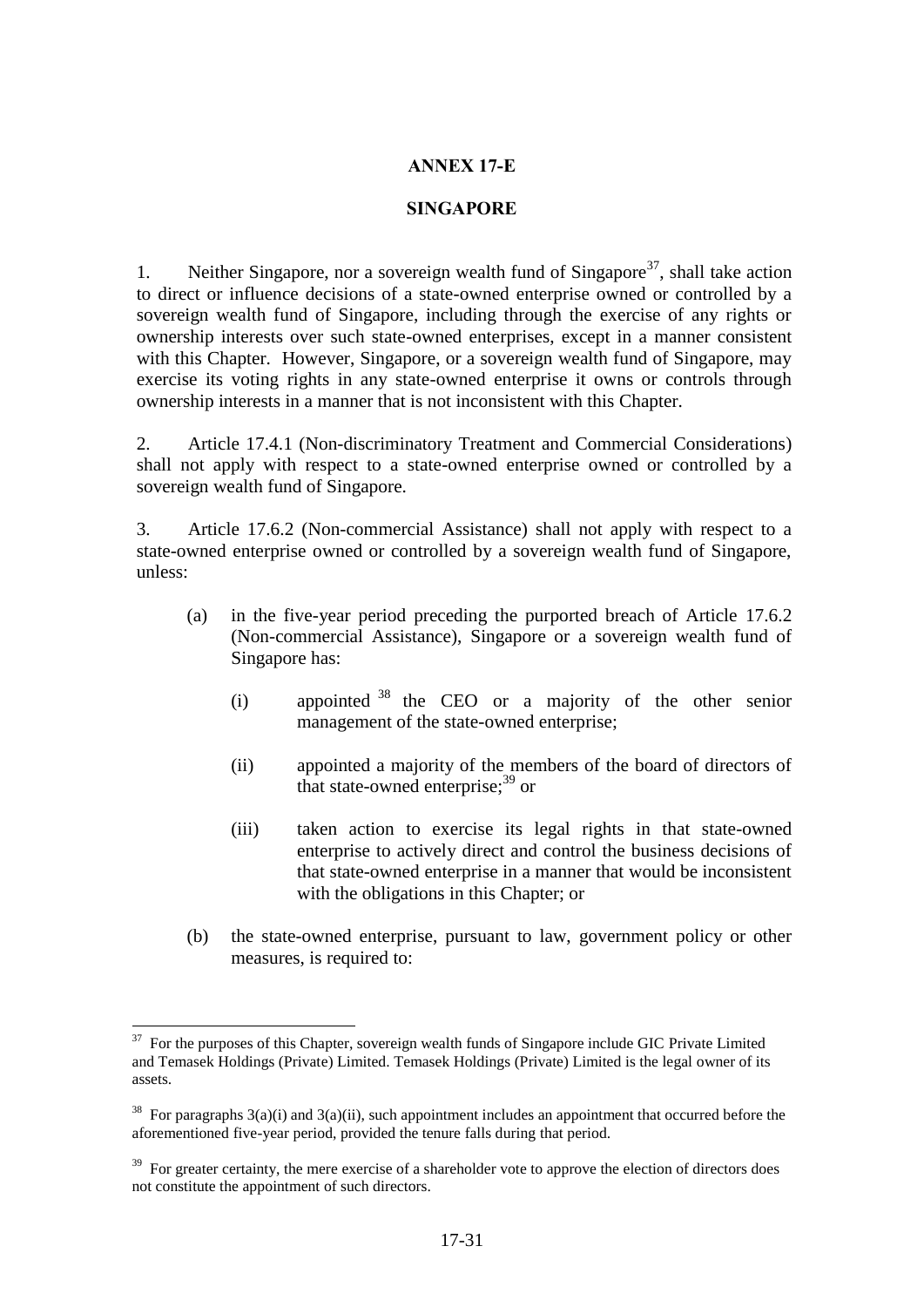- (i) provide non-commercial assistance to another state-owned enterprise; or
- (ii) make decisions about its commercial purchase or sales.

4. Singapore is deemed to comply with Article 17.10.1 (Transparency) with respect to any state-owned enterprise owned or controlled by a sovereign wealth fund of Singapore if:

- (a) Singapore provides to the other Parties or otherwise makes publicly available on an official website the annual report of the sovereign wealth fund which owns that state-owned enterprise;
- (b) any class of securities of that state-owned enterprise is listed on a securities exchange regulated by a member of an internationally recognised securities commissions body including the International Organisation of Securities Commissions; or
- (c) that state-owned enterprise files its annual financial reports based on internationally-recognised financial reporting standards including the *International Financial Reporting Standards*.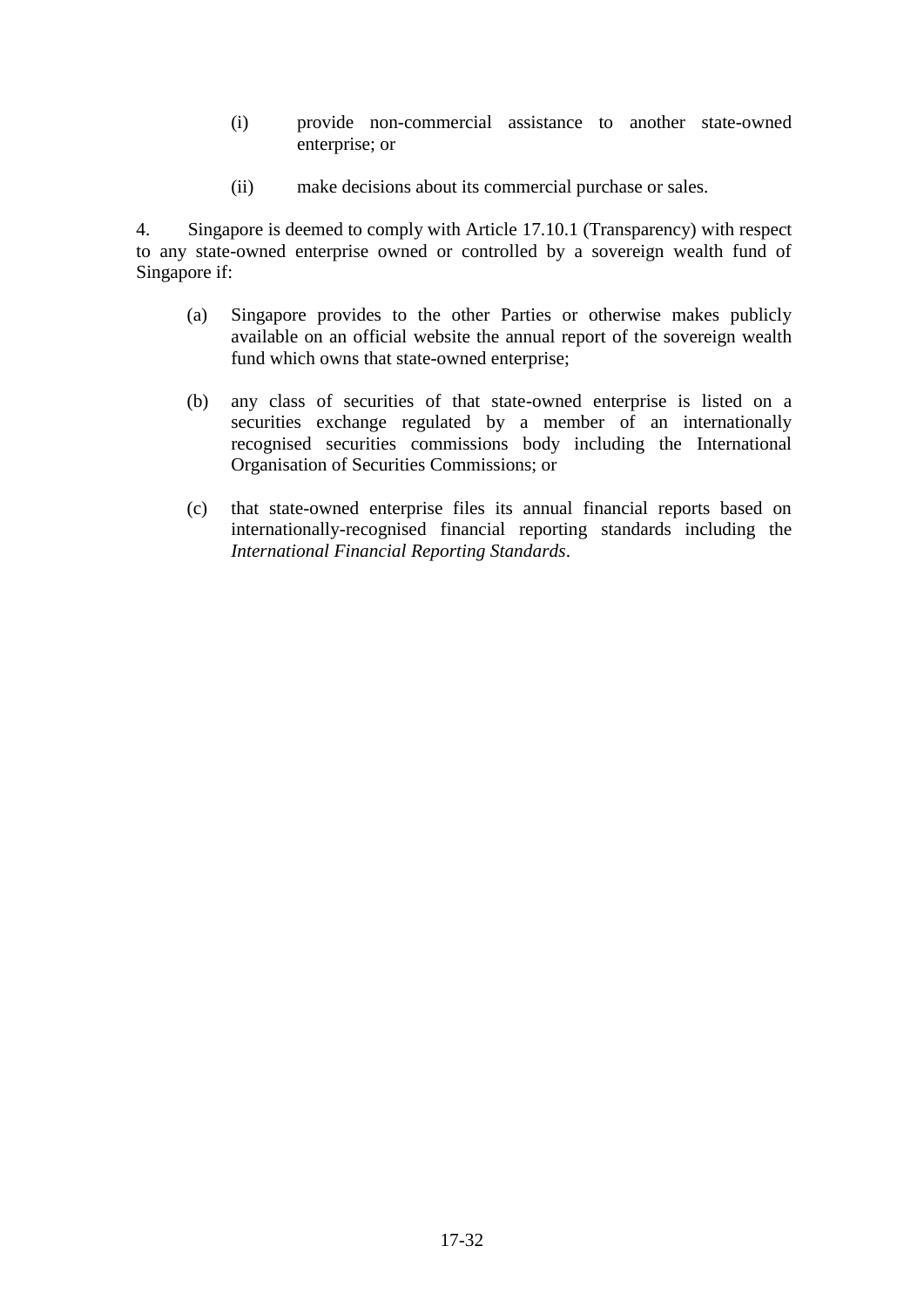### **ANNEX 17-F**

# **MALAYSIA**

#### **Permodalan Nasional Berhad**

1. The obligations in this Chapter shall not apply with respect to Permodalan Nasional Berhad or an enterprise owned or controlled by Permodalan Nasional Berhad, provided that Permodalan Nasional Berhad:

- (a) engages exclusively in the following activities:
	- (i) administering or providing a plan for members of the public relating to collective investment schemes for the purpose of enhancing their savings and investments, in furtherance of a national agenda solely for the benefit of natural persons who are participants to such a plan and their beneficiaries; or
	- (ii) investing the assets of these plans;
	- (b) has a fiduciary duty to the natural persons referenced in subparagraph (a); and
	- (c) is free from investment direction from the Government of Malaysia.<sup>40</sup>

2. Notwithstanding paragraph 1 of this Annex, Article 17.6.1 (Non-commercial Assistance) and Article 17.6.3 shall apply with respect to Malaysia's:

- (a) direct or indirect provision of non-commercial assistance to an enterprise owned or controlled by Permodalan Nasional Berhad;<sup>41</sup> and
- (b) indirect provision of non-commercial assistance through an enterprise owned or controlled by Permodalan Nasional Berhad.

1

<sup>&</sup>lt;sup>40</sup> Investment direction from the Government of Malaysia: (a) does not include general guidance of the Malaysian Government with respect to risk management and asset allocation that is not inconsistent with usual investment practices; and (b) is not demonstrated, alone, by the presence of Malaysian government officials on the enterprise's board of directors or investment panel.

<sup>&</sup>lt;sup>41</sup> For greater certainty, for the purposes of this Annex, non-commercial assistance does not include Malaysia's transfer of funds collected from contributors to Permodalan Nasional Berhad for investment on behalf of the contributors and their beneficiaries.